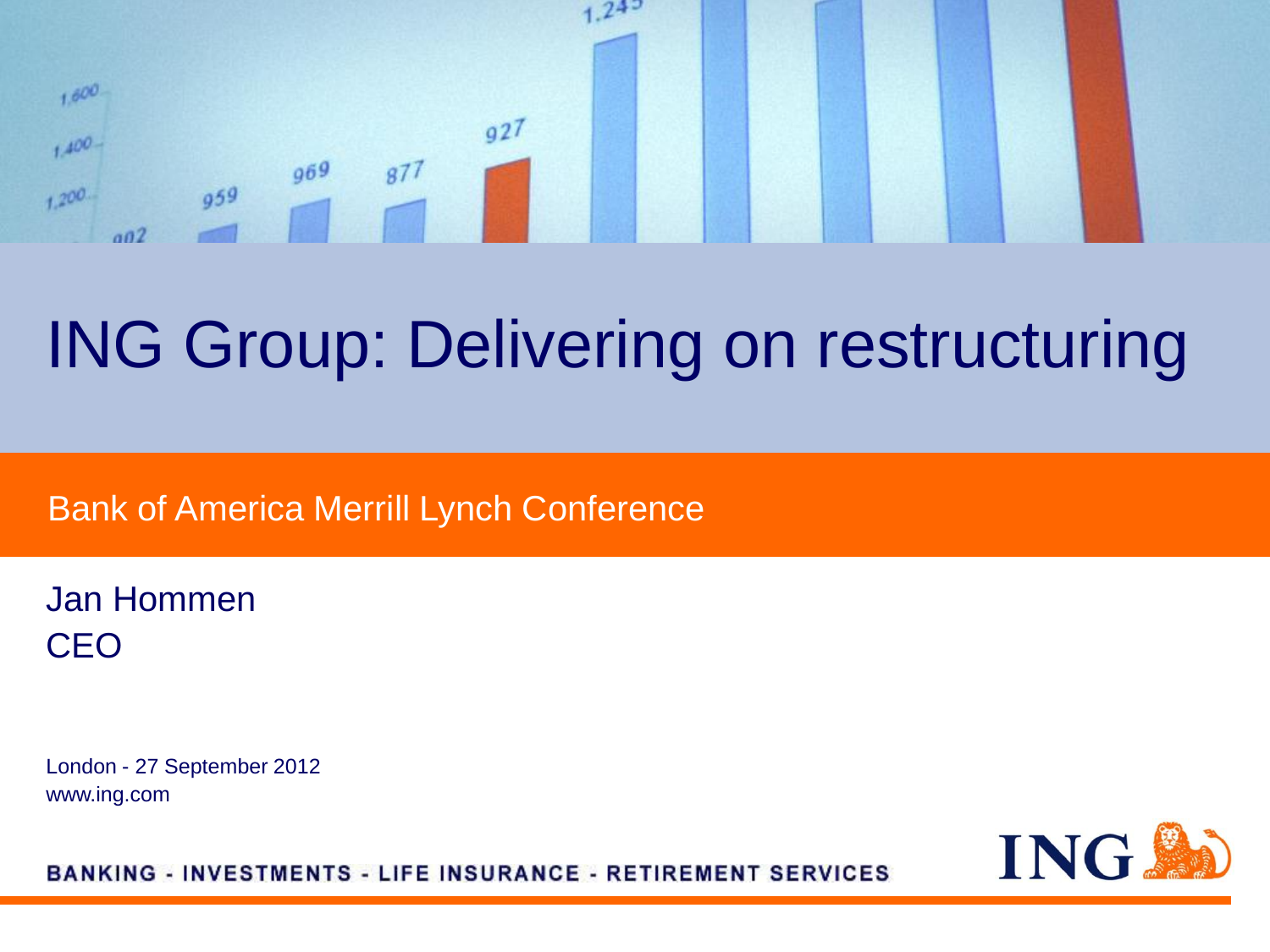### Key points.

- ING Group is making good progress on EC restructuring
- Solid performance in challenging environment in 2Q2012
- ING Bank is delivering on Ambition 2015

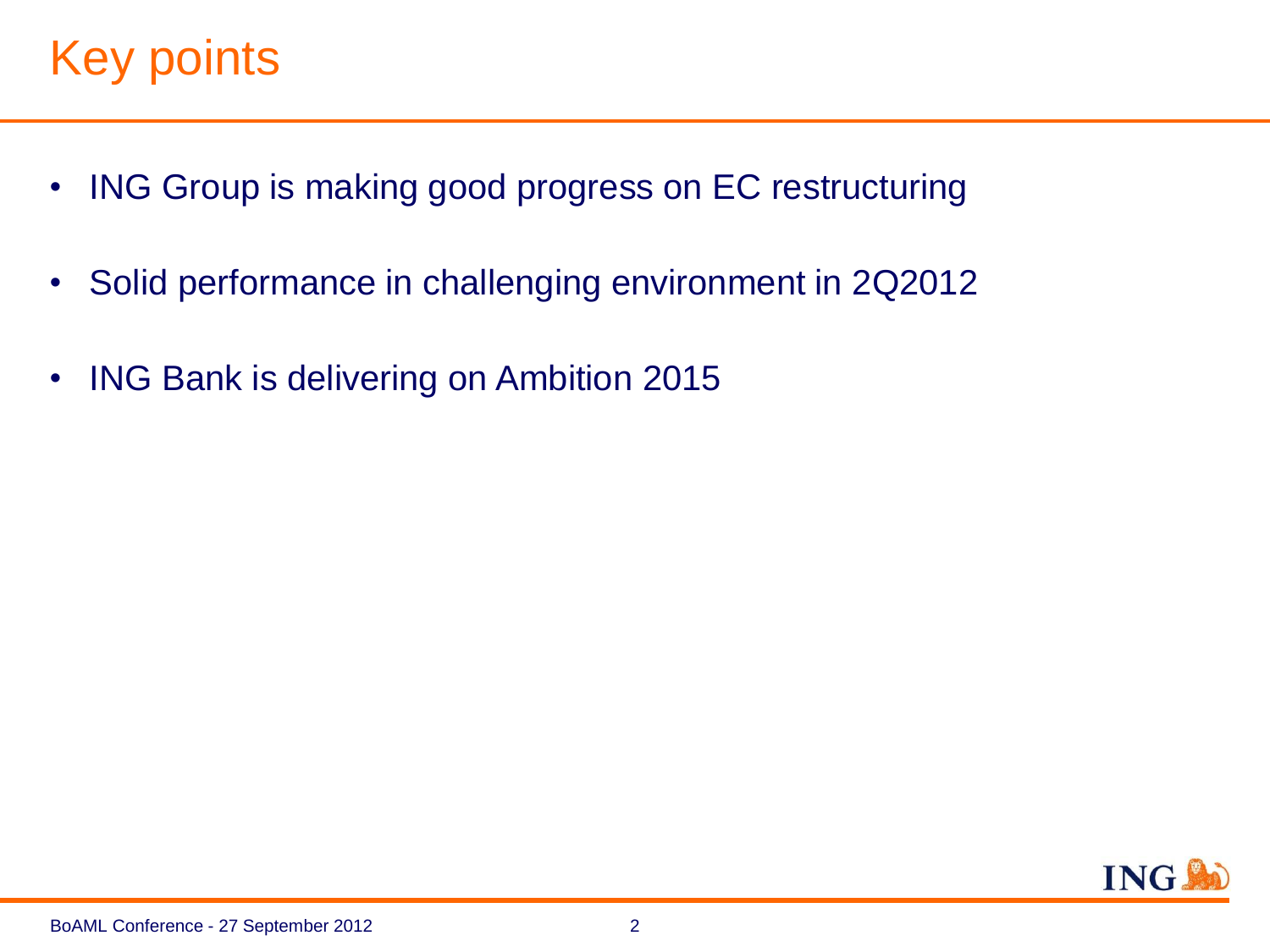## ING is maintaining momentum in restructuring

#### Delivering on EC restructuring

|                                     |                                  | Action                          |
|-------------------------------------|----------------------------------|---------------------------------|
| $\bullet$                           | <b>Separation Bank/Insurance</b> |                                 |
| $\bullet$ .<br><br><br><br><br><br> | <b>Sell ING Direct USA</b>       |                                 |
| $\bullet$ .                         | Sell Insurance Latin America     |                                 |
| $\bullet$ .                         | Sell Insurance/IM Asia           | In progress                     |
| $\bullet$                           | <b>Insurance/IM US</b>           | <b>Base case IPO</b>            |
| $\bullet$ .                         | <b>Insurance/IM Europe</b>       | <b>Base case IPO</b>            |
| $\bullet$                           | <b>Divesting WUB</b>             | Discussing alternatives with EC |

#### **ING and the Dutch State are in discussions with the EC**

- Together with the Dutch State, ING is in discussions with the European Commission about adjustments to the restructuring plan
- ING remains committed to repay the Dutch State as soon as possible, while maintaining strong capital ratios given the uncertain economic outlook

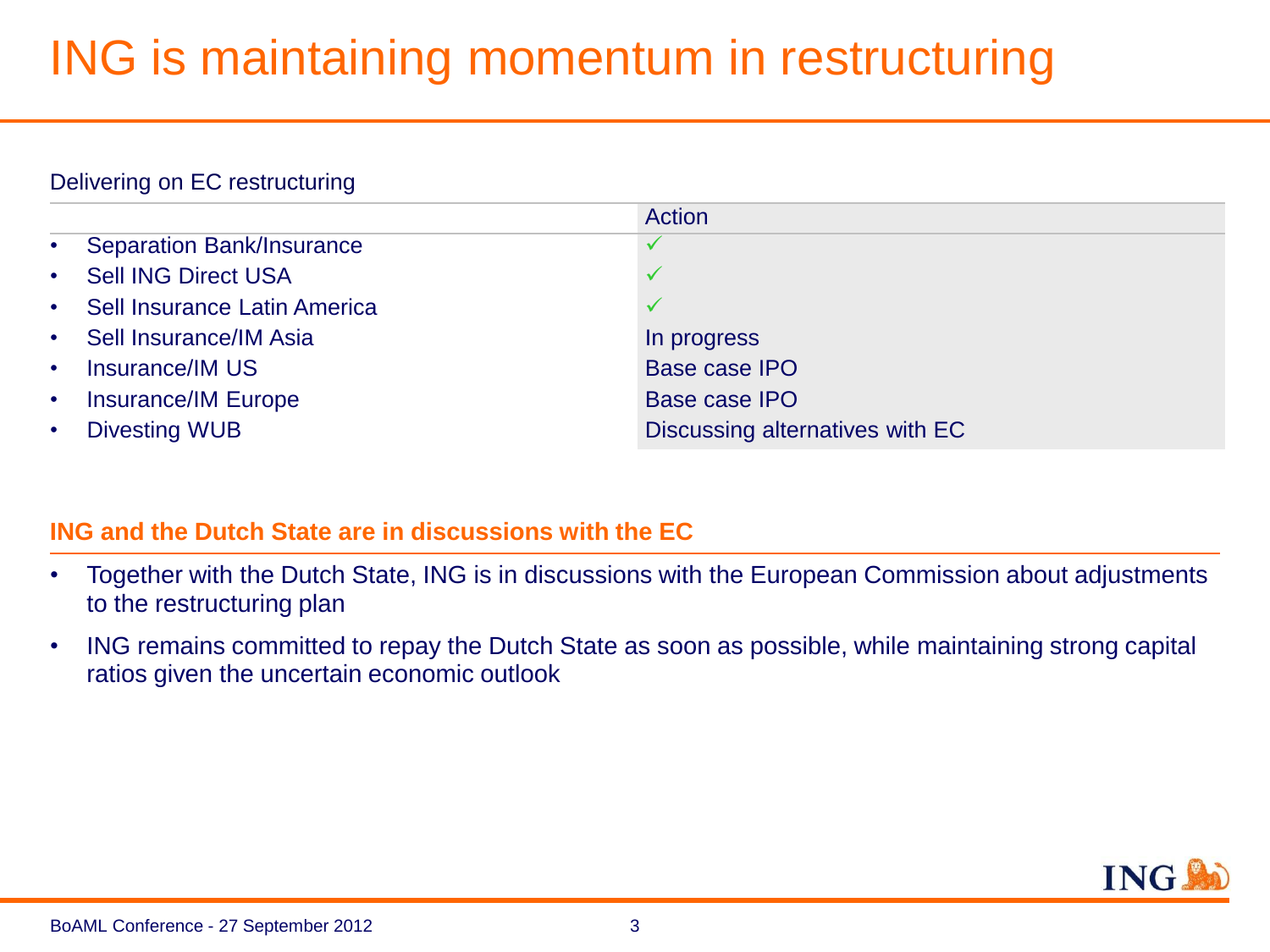### Divestment of Asian Insurance & IM in progress

- The sales process for the Asian Insurance/IM businesses is on-going
- We are negotiating with several interested parties and expect the sale to take place through multiple transactions
- Further announcements will be made if and when appropriate

| Key Figures - 2Q12 (in EUR bln) |                                 |                           |                         |  |  |  |  |  |
|---------------------------------|---------------------------------|---------------------------|-------------------------|--|--|--|--|--|
| Country                         | 2011 Pre-tax<br>$P/L$ (EUR mln) | <b>IFRS Book</b><br>Value | Tangible<br><b>Book</b> |  |  |  |  |  |
| Japan                           | 263                             | 2.1                       | 2.1                     |  |  |  |  |  |
| Korea                           | 243                             | 2.5                       | 2.3                     |  |  |  |  |  |
| <b>SE Asia</b>                  | 124                             | 1.5                       | 1.5                     |  |  |  |  |  |
| JV's                            | 7                               | 0.3                       | 0.2                     |  |  |  |  |  |
| <b>IIM Asia</b>                 | 3                               | 0.2                       | 0.2                     |  |  |  |  |  |
| <b>Total</b>                    | 639                             | 6.6                       | 6.4                     |  |  |  |  |  |

#### **Multiple transactions expected**

- Book value reflects YTD currency movements/bond revaluations (EUR 0.4 bln) and net results (EUR 0.3 bln) as well as the full write-off (EUR 180 mln) of goodwill at IIM Korea in Q2
- EUR 1.0 bln of additional capital is held in ING Re NL related to internally reinsured VA Japan guarantees

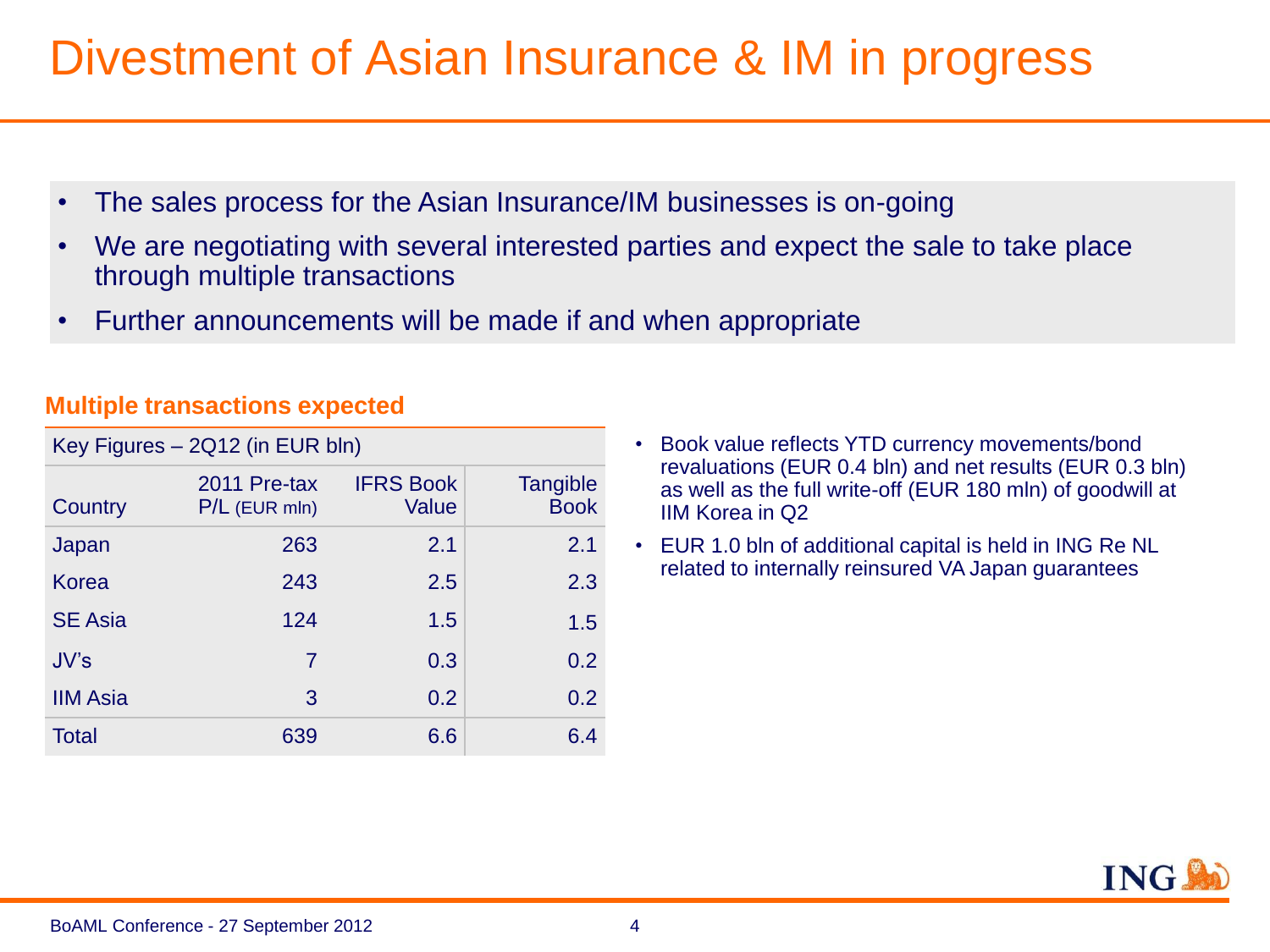# ING US progressing towards planned IPO

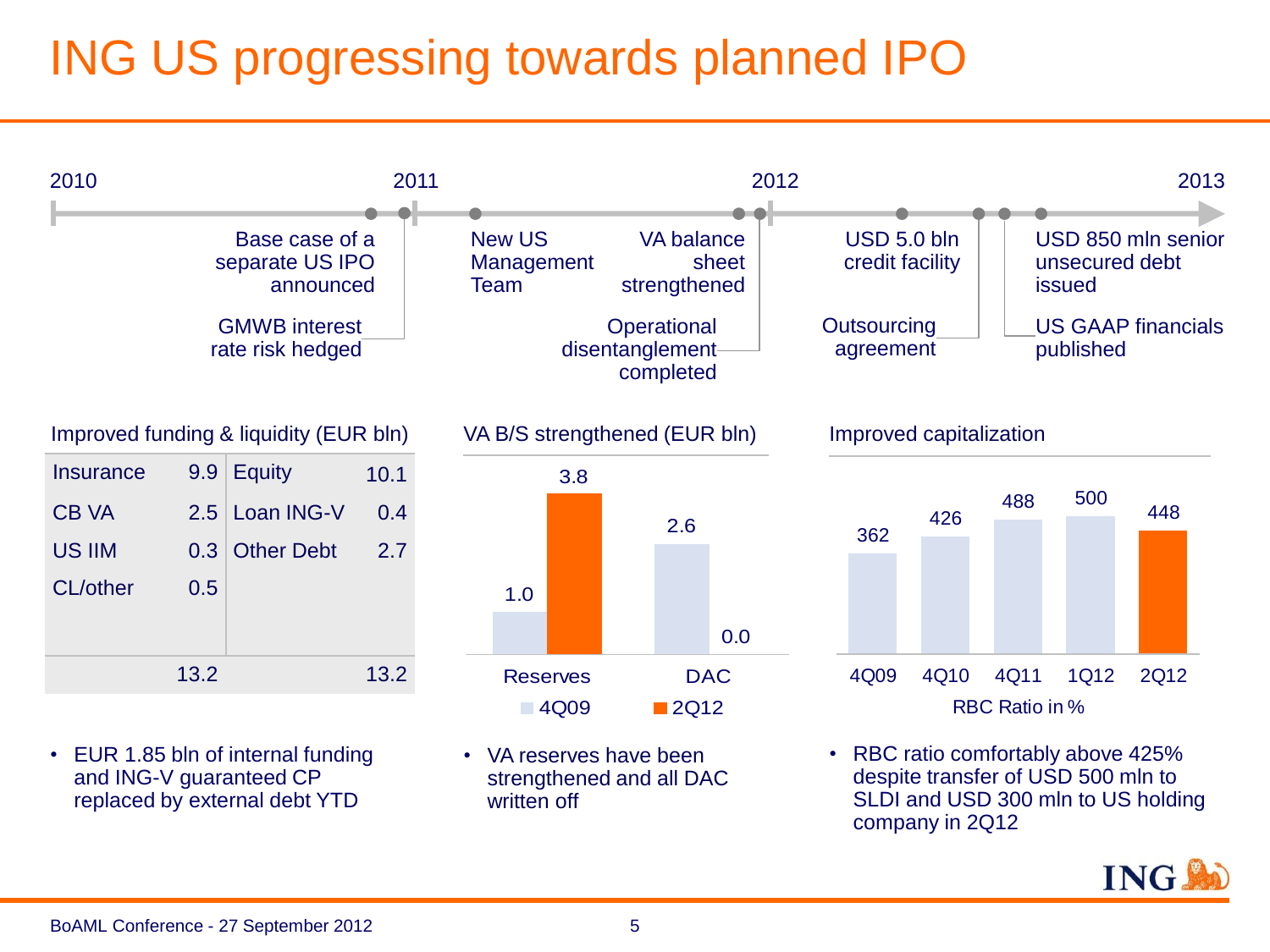# ING Insurance/IM Europe preparing for base case IPO

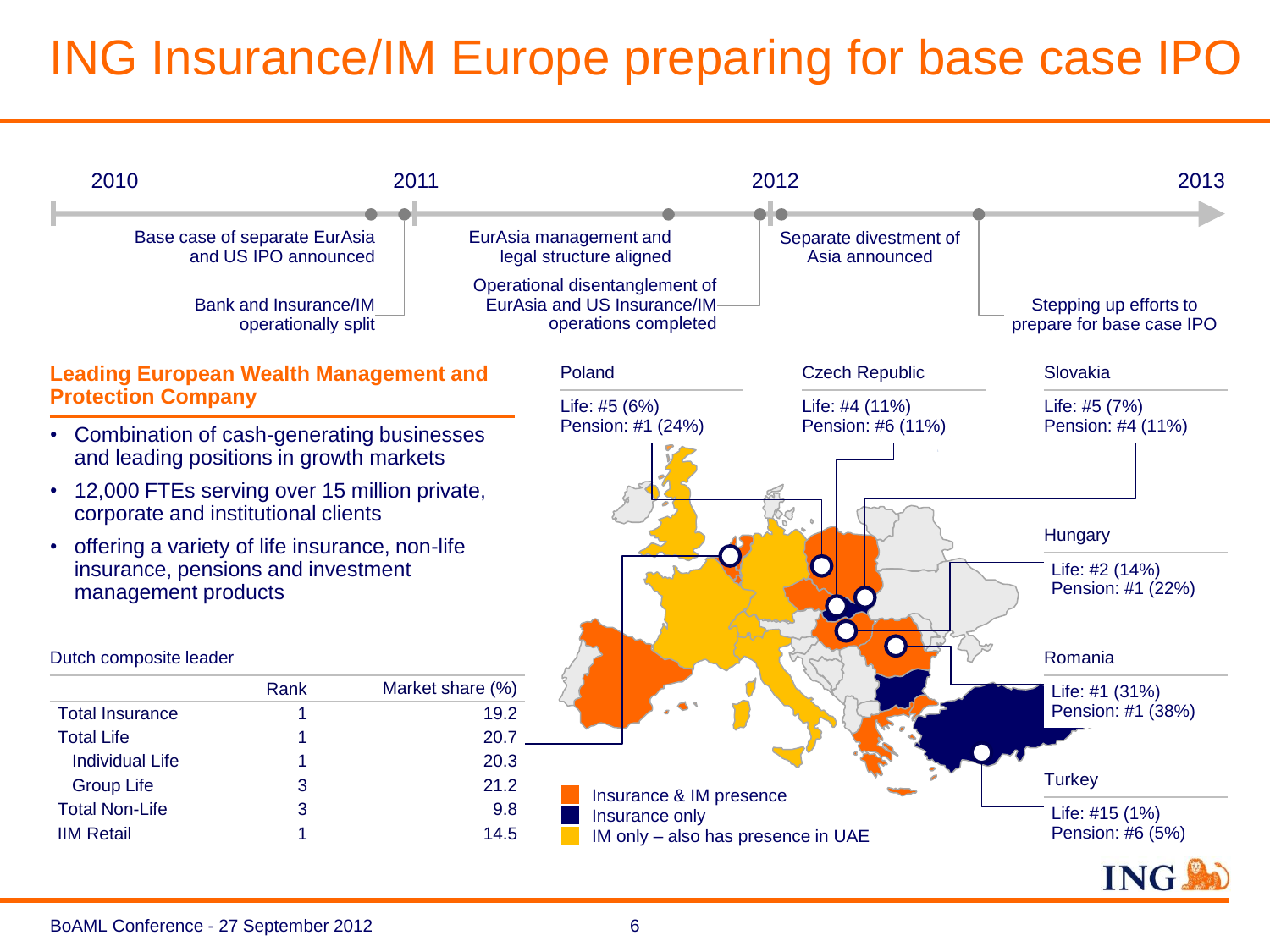### Insurance Divestments To Reduce Double Leverage

|                                                                              |      |                     | ING Group 30 June 2012      |  |                  |                   |                   |      |                   |      |     |                             | Remaining proceeds can be used to |  |  |
|------------------------------------------------------------------------------|------|---------------------|-----------------------------|--|------------------|-------------------|-------------------|------|-------------------|------|-----|-----------------------------|-----------------------------------|--|--|
|                                                                              |      |                     | <b>ING Bank</b>             |  |                  | 37                | <b>Equity</b>     |      |                   | 51   |     |                             | reduce double leverage in Group   |  |  |
|                                                                              |      |                     | <b>ING Insurance</b>        |  |                  | 25                | CT1 securities    |      |                   | 3    |     |                             | holding company                   |  |  |
|                                                                              |      |                     | <b>Hybrids</b> <sup>B</sup> |  |                  | 7                 | <b>Core Debt</b>  |      |                   | 8    |     |                             |                                   |  |  |
|                                                                              |      |                     | Hybrids <sup>1</sup>        |  |                  | 3                 | <b>Hybrids</b>    |      |                   | 10   |     |                             |                                   |  |  |
|                                                                              |      |                     |                             |  |                  | 71                |                   |      |                   | 71   |     |                             |                                   |  |  |
|                                                                              |      |                     | <b>ING Insurance</b>        |  |                  |                   |                   |      |                   |      |     |                             |                                   |  |  |
|                                                                              |      |                     | Asia, Europe & US           |  |                  | 27.3              | <b>Equity</b>     | 25.2 |                   |      |     |                             |                                   |  |  |
| Replace Intercompany<br>(IC) debt with own<br>issuance from US<br>and Europe |      |                     | IC Debt (Europe)            |  |                  | 3.0               | Hybrids (G)       |      |                   | 2.5  |     | Maintain current leverage   |                                   |  |  |
|                                                                              |      |                     | IC Debt (US)                |  |                  | 0.4               | Debt Sub ord      |      |                   | 1.7  |     | ratios in Insurance holding |                                   |  |  |
|                                                                              |      | Sul America & Other |                             |  | 1.8              | <b>Other Debt</b> |                   |      | 3.1               |      |     | companies                   |                                   |  |  |
|                                                                              |      |                     |                             |  |                  | 32.5              |                   |      |                   | 32.5 |     |                             |                                   |  |  |
|                                                                              |      |                     |                             |  |                  |                   |                   |      |                   |      |     |                             |                                   |  |  |
|                                                                              |      |                     |                             |  |                  |                   |                   |      |                   |      |     |                             |                                   |  |  |
| Europe <sup>1</sup>                                                          |      |                     |                             |  | <b>US</b>        |                   |                   |      | Asia <sup>1</sup> |      |     |                             |                                   |  |  |
| <b>Benelux</b>                                                               | 11.4 | Equity              | 10.6                        |  | <b>Insurance</b> | 9.9               | Equity            | 10.1 | Japan             |      | 2.1 | <b>Equity</b>               | 6.6                               |  |  |
| <b>CRE</b>                                                                   | 1.0  | IC Debt             | 3.0                         |  | <b>CB VA</b>     | 2.5               | Loan INGV         | 0.4  | Korea             |      | 2.5 |                             |                                   |  |  |
| <b>IIM Europe</b>                                                            | 0.3  |                     |                             |  | <b>IIM US</b>    | 0.3               | <b>Other Debt</b> | 2.7  | <b>SE Asia</b>    |      | 1.5 |                             |                                   |  |  |
| <b>CL/Other</b>                                                              | 0.9  |                     |                             |  | CL/other         | 0.5               |                   |      | JV's              |      | 0.3 |                             |                                   |  |  |
|                                                                              |      |                     |                             |  |                  |                   |                   |      | <b>IIM Asia</b>   |      | 0.2 |                             |                                   |  |  |
|                                                                              | 13.6 |                     | 13.6                        |  |                  | 13.2              |                   | 13.2 |                   |      | 6.6 |                             | 6.6                               |  |  |

<sup>1</sup> Excludes EUR 1 billion in capital held in ING Reinsurance related to Japanese SPVA guarantees

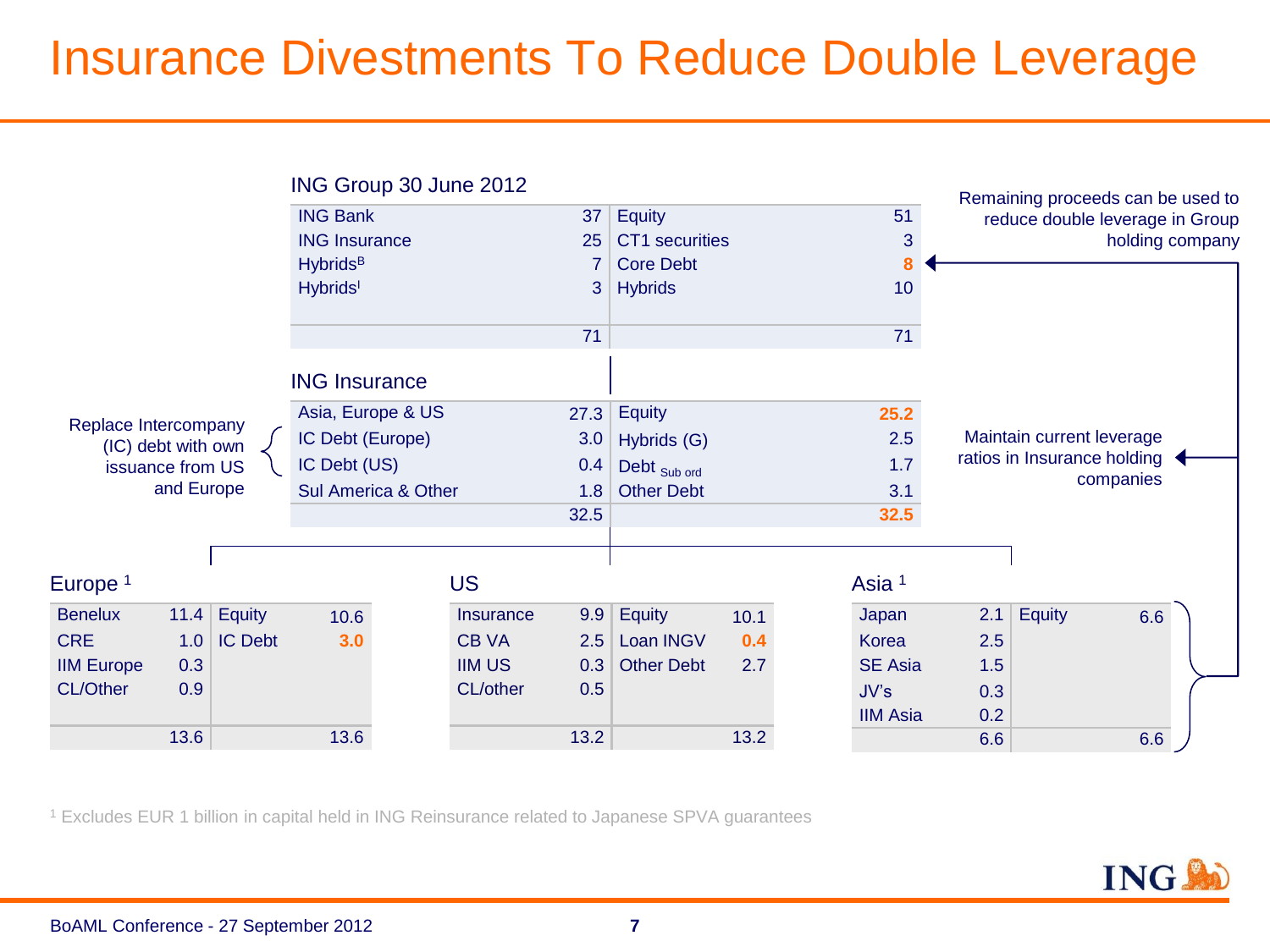### Bank Capital is building to enable state repayment



- Sales of ING Direct Canada and stake in Capital One bring pro-forma CT1 ratio to 11.9% under Basel 2.5
- Each EUR 1 billion paid to the state = approximately 33 bps CT1
- Pro-forma Basel III CT1 ratio above 10% target for 2013

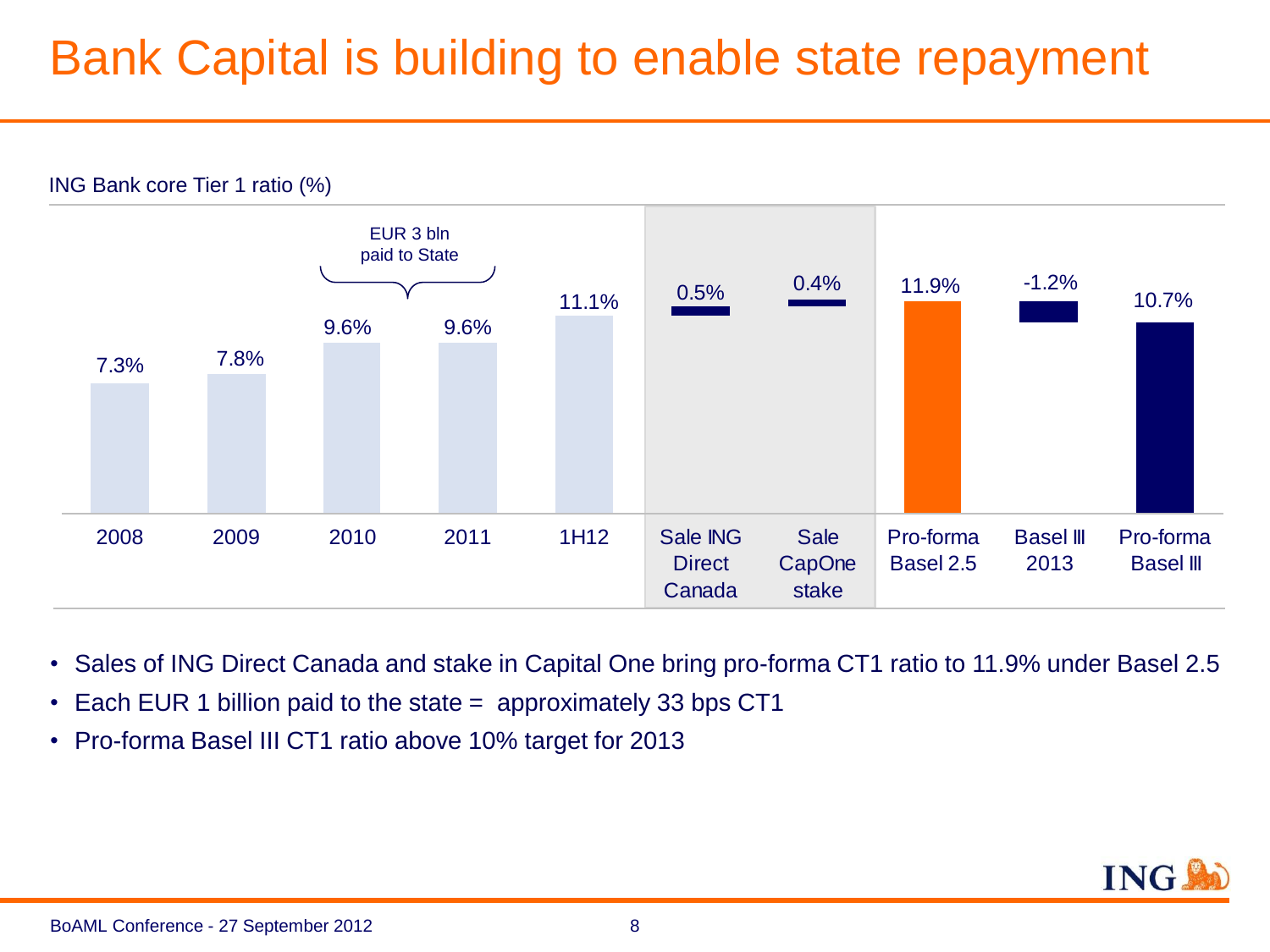### ING aims to repay the State as soon as possible

Core Tier I securities from Dutch State (EUR bln)



- ING has paid EUR 9 billion to the Dutch State (EUR 7 billion of principal and EUR 2 billion in exit premia and interest)
- ING aims to repay another tranche this year while maintaining strong capital ratios
- Terms and timing of repayment depend on the outcome of discussions with the Dutch State and the European Commission

\* Indicative, based on 50% premium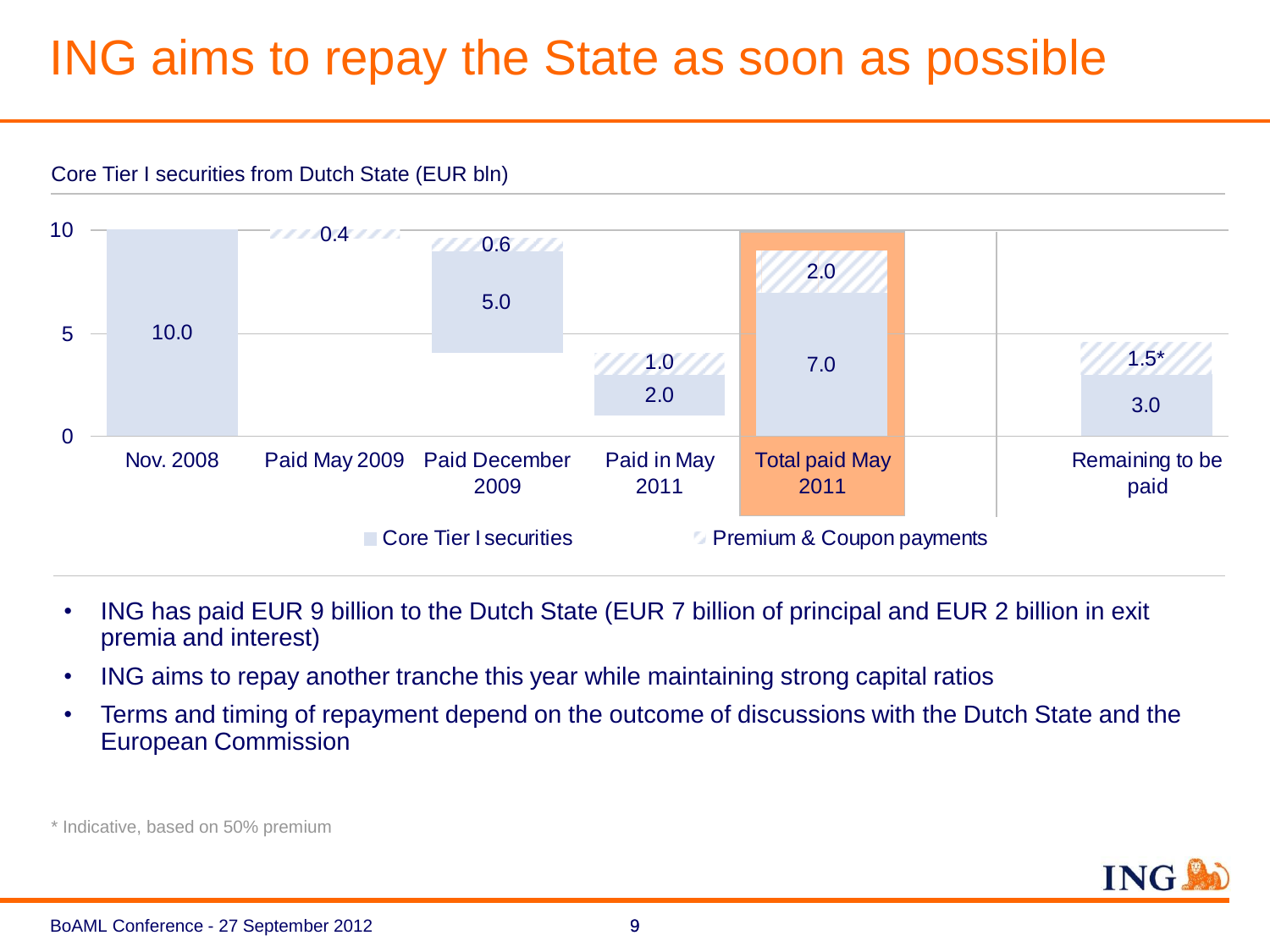# Solid second quarter results

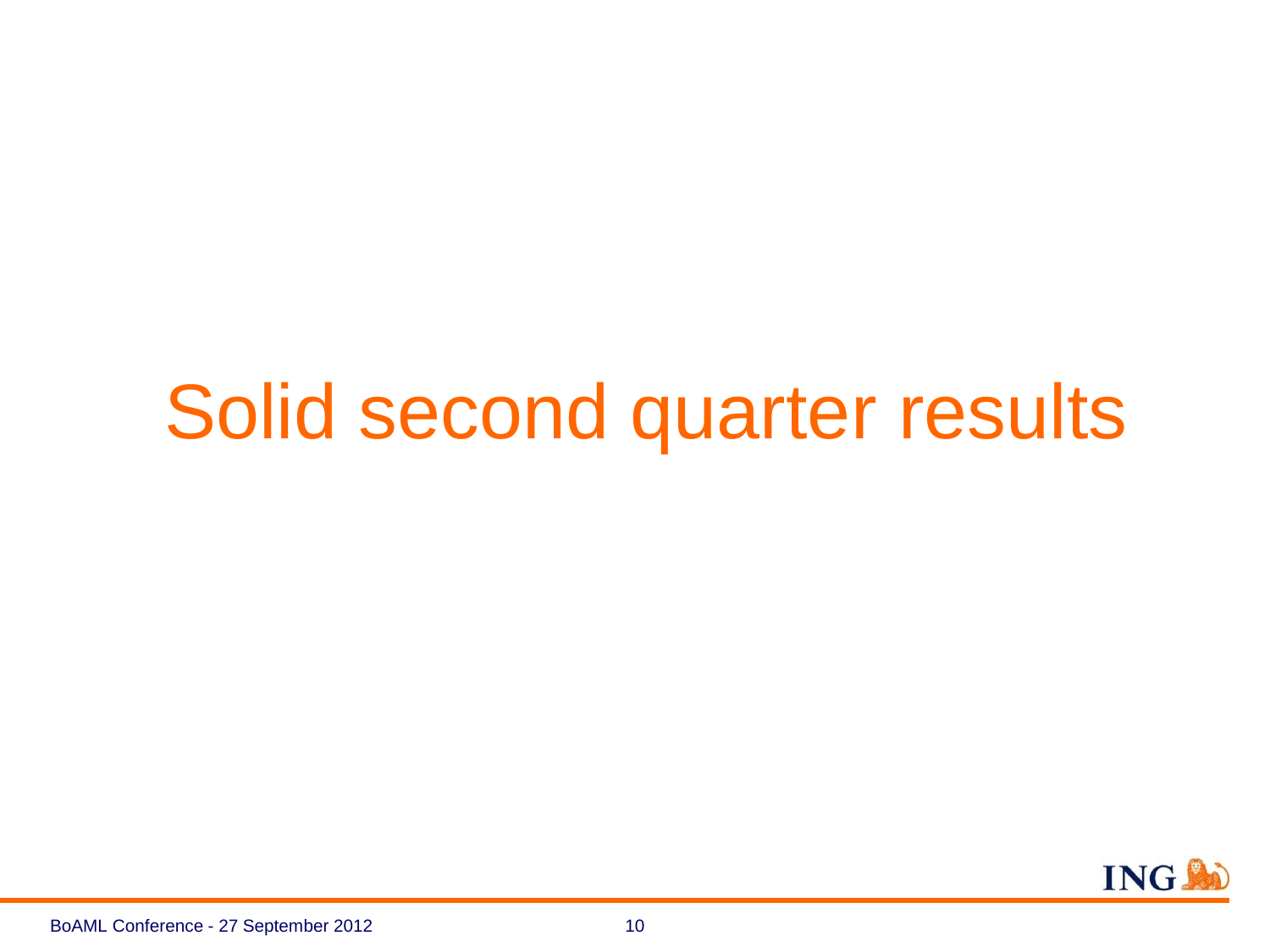### ING Group posted underlying net result of EUR 1,045 mln



- ING Bank posted robust 2Q12 results despite losses from proactive de-risking, pressure on the NIM and elevated risk costs
- Insurance operating results improved versus 1Q12 to EUR 304 mln. Underlying results before tax included hedge gains in US VA and a negative change in the provision for separate account pension contracts in the Benelux

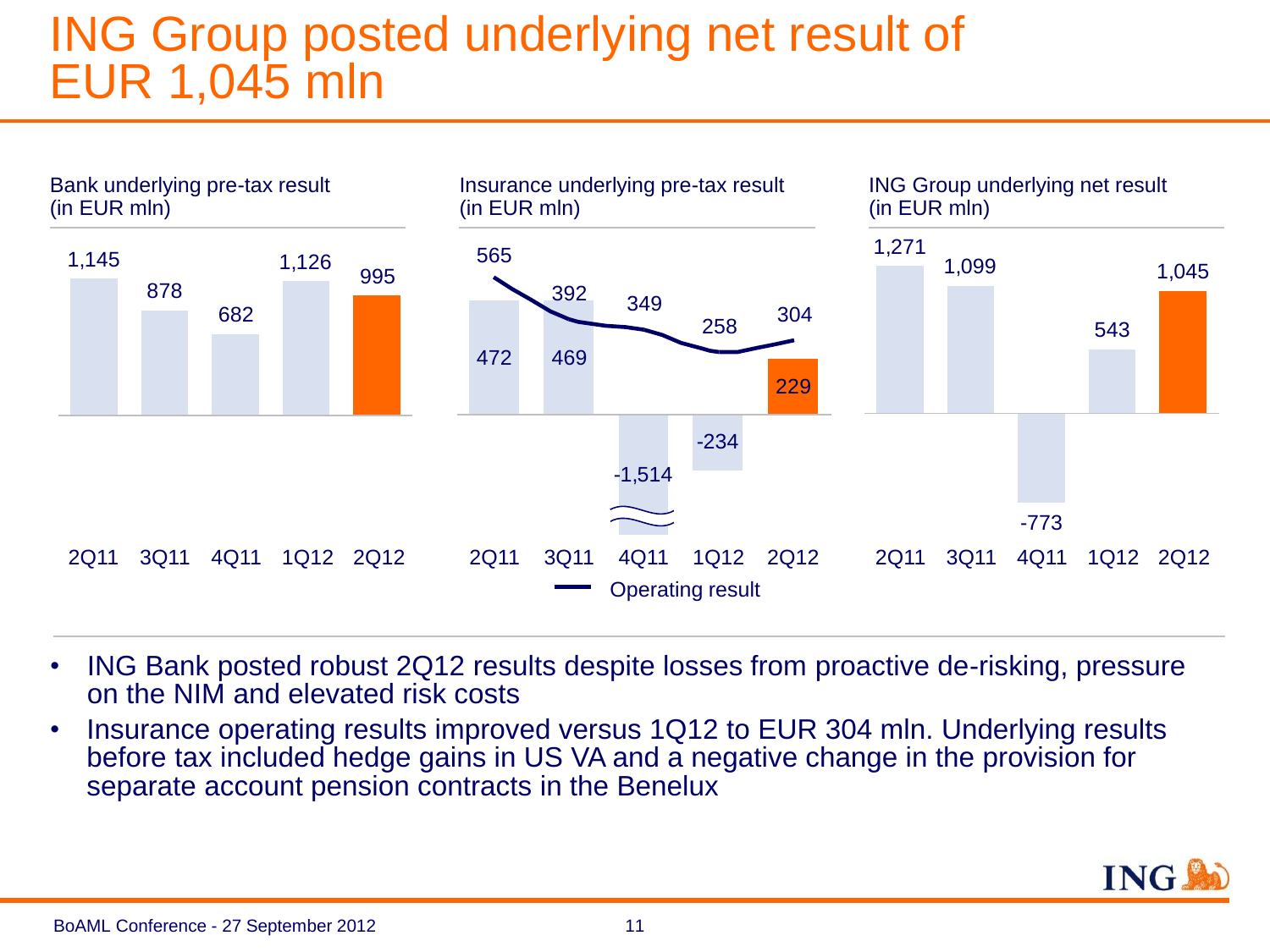## Bank results robust despite higher provisioning



- Gross results stable as lower income was largely offset by lower expenses
- Risk costs increased from 1Q12, driven by higher risk costs in Commercial Banking and to a lesser extent Retail NI

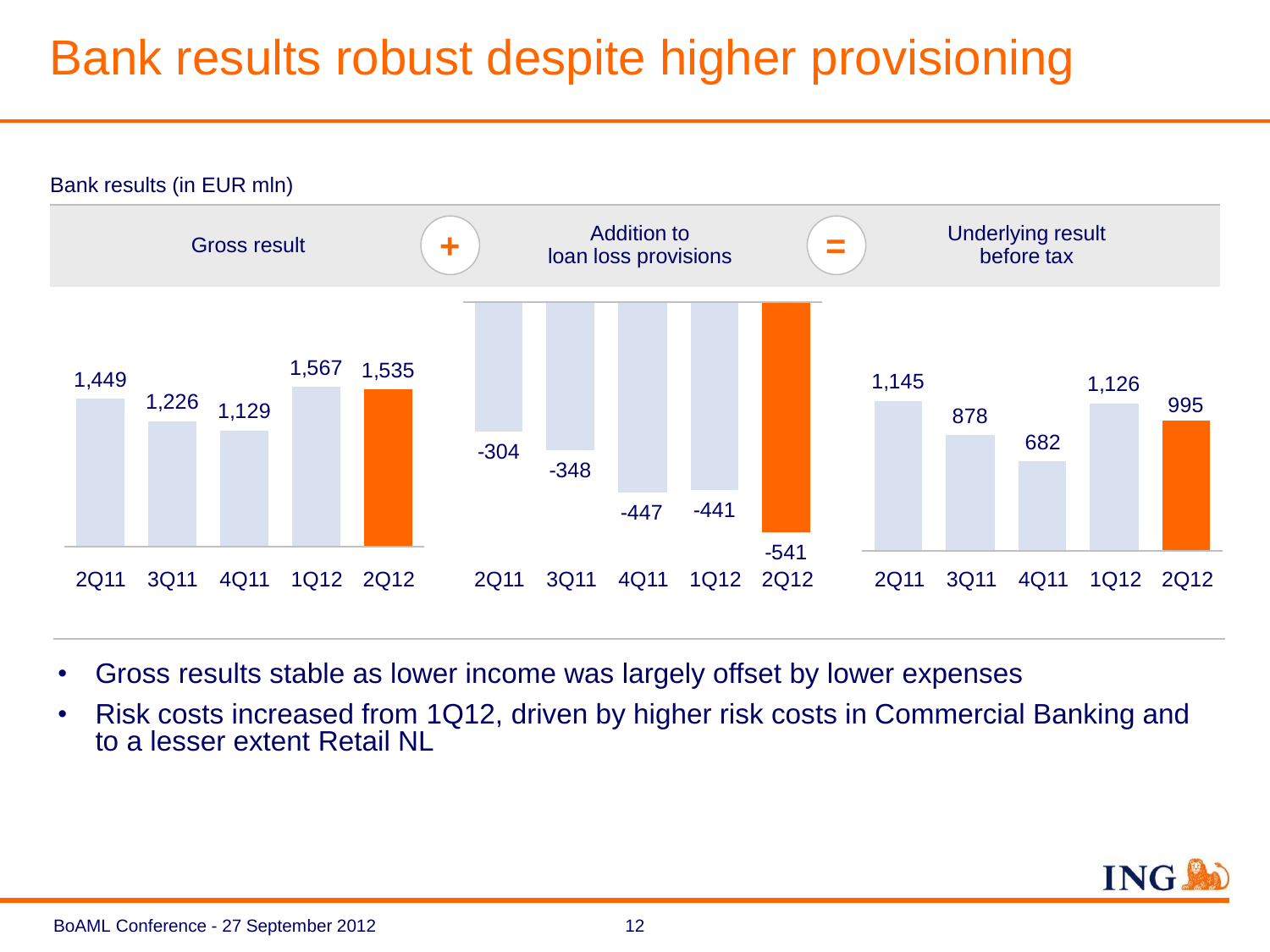### Insurance results improved from the first quarter



- Both operating and underlying results improved from 1Q12 reflecting seasonally higher investment margin and positive results on regulatory capital hedges in US Closed Block VA
- Results declined from 2Q11 driven in part by EUR 98 mln of positive non-recurring items in the prior year as well as pressure on non-life results in the current quarter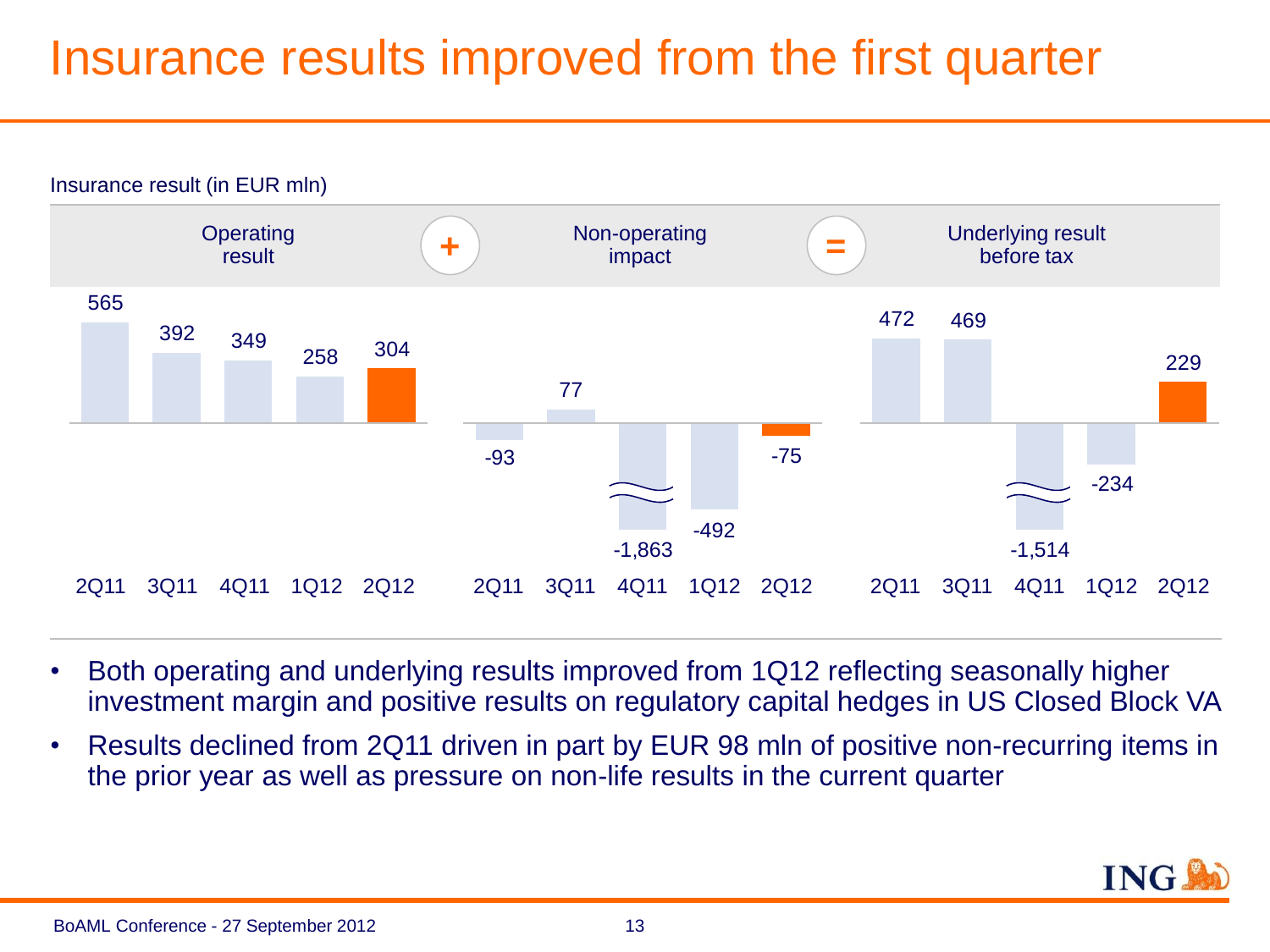## Spanish exposure reduced by EUR 6.2 bln



Funding mismatch reduced to EUR 12.3 bln

Spain: total assets outstanding minus local funding



- Covered bonds reduced by EUR 2.9 bln
- RMBS portfolio reduced by EUR 0.7 bln
- Loss on sales of Spanish debt securities amounted to EUR 156 mln in 2Q12 and EUR 78 mln in July
- EUR 0.8 bln of REF/CB lending assets and EUR 2.3 bln investments/bonds have been transferred to ING Direct Spain

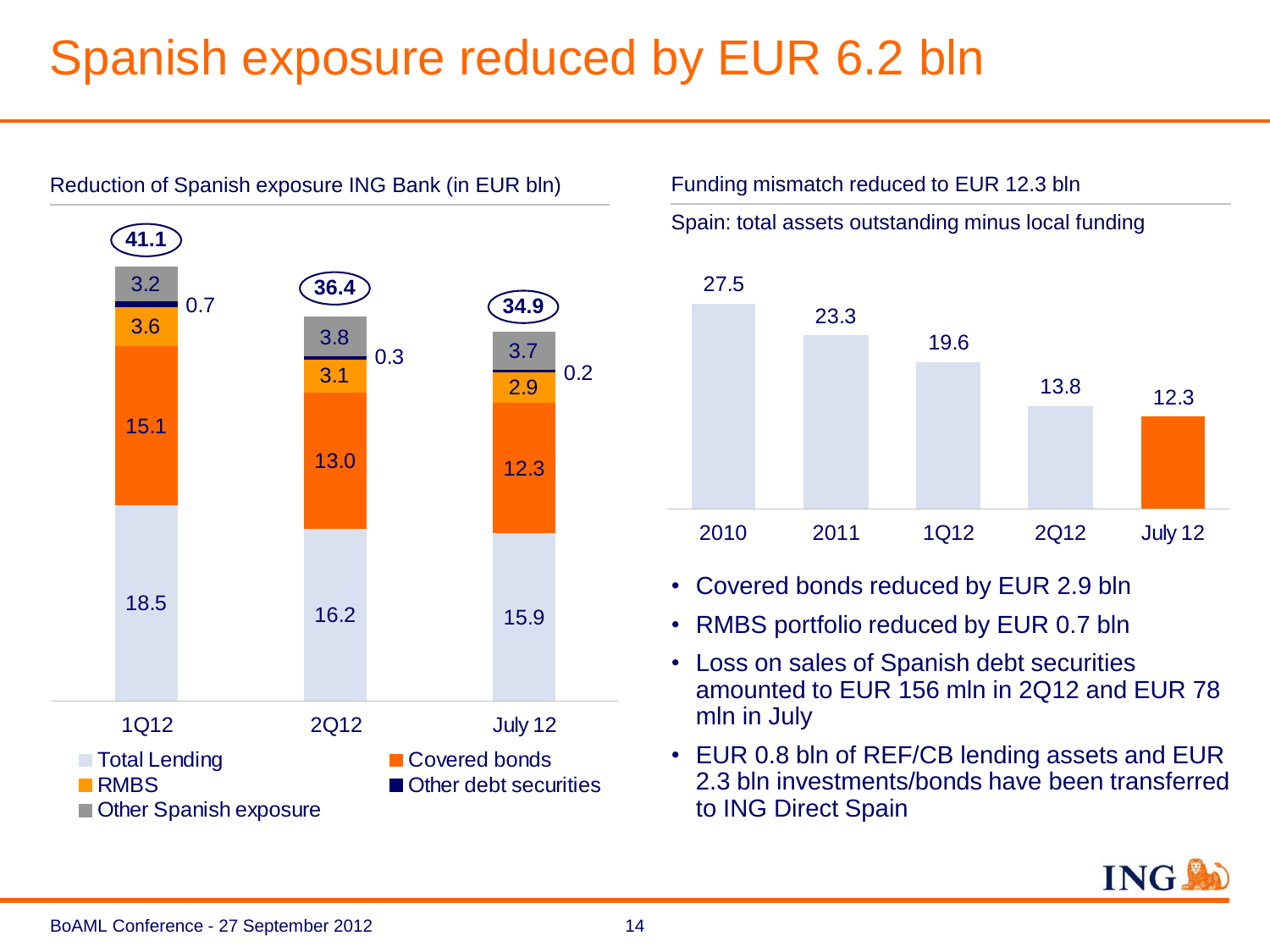# Spanish lending portfolio is holding up well

#### Bank lending to Spain 2Q2012 (in EUR bln)

|                            | 1Q12<br>O/S | 2Q12<br>O/S      | 2Q12<br>NPL% | Coverage<br>ratio |
|----------------------------|-------------|------------------|--------------|-------------------|
| Retail mortgages           | 8.7         | 8.8              | 0.7%         | 19%               |
| Other retail lending       | 0.5         | 0.5              | 3.7%         | 132%              |
| <b>Real Estate Finance</b> | 2.7         | 2.7              | 18.2%        | 36%               |
| <b>Business Lending</b>    | 2.1         | 1.7              | 4.0%         | 24%               |
| <b>Structured Finance</b>  | 1.4         | 1.2 <sub>1</sub> | 16.1%        | 85%               |
| Leasing (run-off)          | 0.7         | 0.6              | 25.9%        | 39%               |
| Fin. Inst. Lending         | 2.3         | 0.3              | 0.0%         |                   |
| Other lending              | 0.1         | 0.4              | 0.0%         |                   |
| <b>Total lending</b>       | 18.5        | 16.2             | 6.4%         | 44%               |

Lending decreased by 12%

- Lending reduced by EUR 2.3 bln or 12% versus 1Q12, driven by Financial Institutions Lending, Business Lending and Structured Finance
- NPL ratio rose from 5.7% to 6.4%. Coverage ratio increased from 39% to 44% to 2Q12

#### Residential mortgages

- NPL ratio remained flat at 0.7% versus market average of 3.3%.
- Average LTV increased from 60% to 64%
- Client base is healthy (primary residences, urban area, saving account clients)

Commercial Real Estate

- Real Estate Finance in Spain has seen elevated NPLs for the past two years
- Construction is EUR 42 mln, or 1.6% of REF portfolio
- NPL ratio remained stable at a relatively high 18%
- Provisions are expected to remain elevated given ongoing deterioration in the market

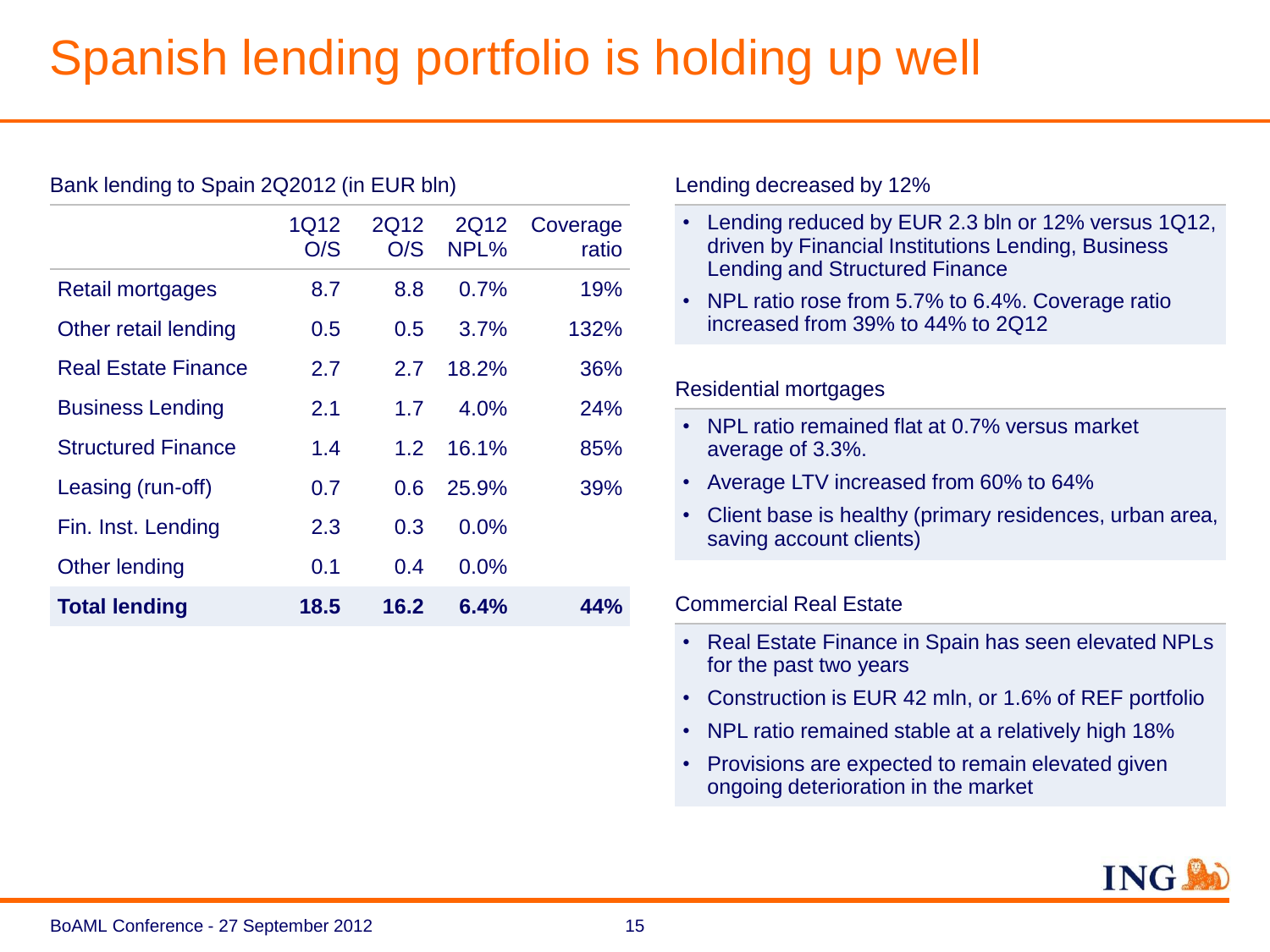### Risk costs in Real Estate Finance increased









Non-performing loans ratio (%) expected to remain elevated to remain elevated to remain elevated

- Increase risk costs Real Estate Finance driven by NL, UK and Australia
- NPL ratio increased to 7.3% driven by the Netherlands and the UK
- Risk costs in REF are expected to remain elevated given uncertainty in European commercial real estate markets
- ING REF lending assets decreased by EUR 1.0 bln at constant FX in 2Q12 to EUR 31.7 bln. ING will selectively reduce its Real Estate Finance portfolio further

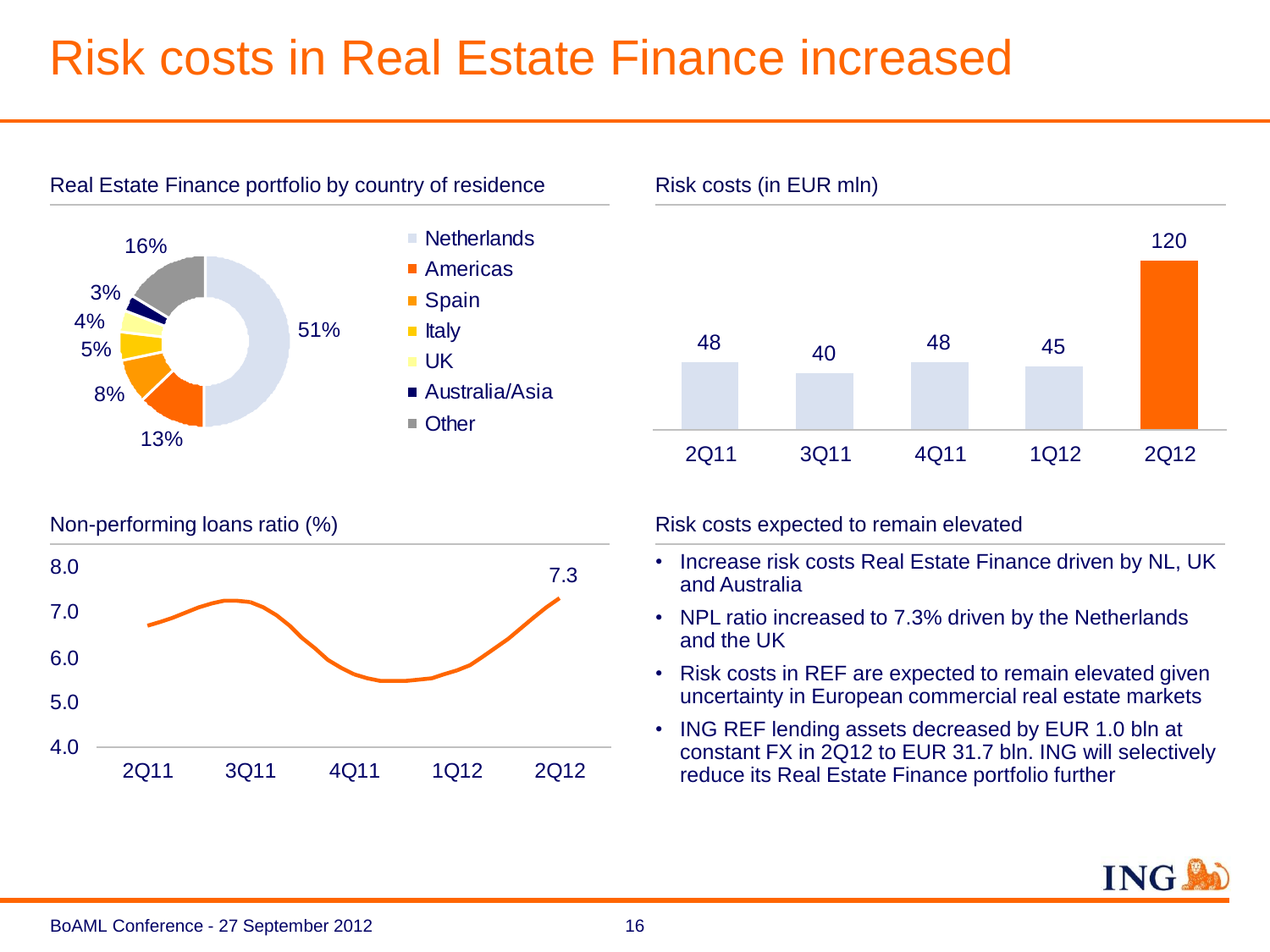### NPLs on Dutch mortgages stable despite house price declines







Source: NVM (Dutch Realtors' Association)

#### Risk costs expected to remain elevated

- Risk costs in 1H12 were EUR 90 million
- The higher level of provisioning was mainly driven by lower house prices
- NPL's have remained stable through the last 5 years
- Further decline in Dutch house prices and increase in unemployment would lead to higher risk costs on mortgages, but we do not expect a dramatic increase

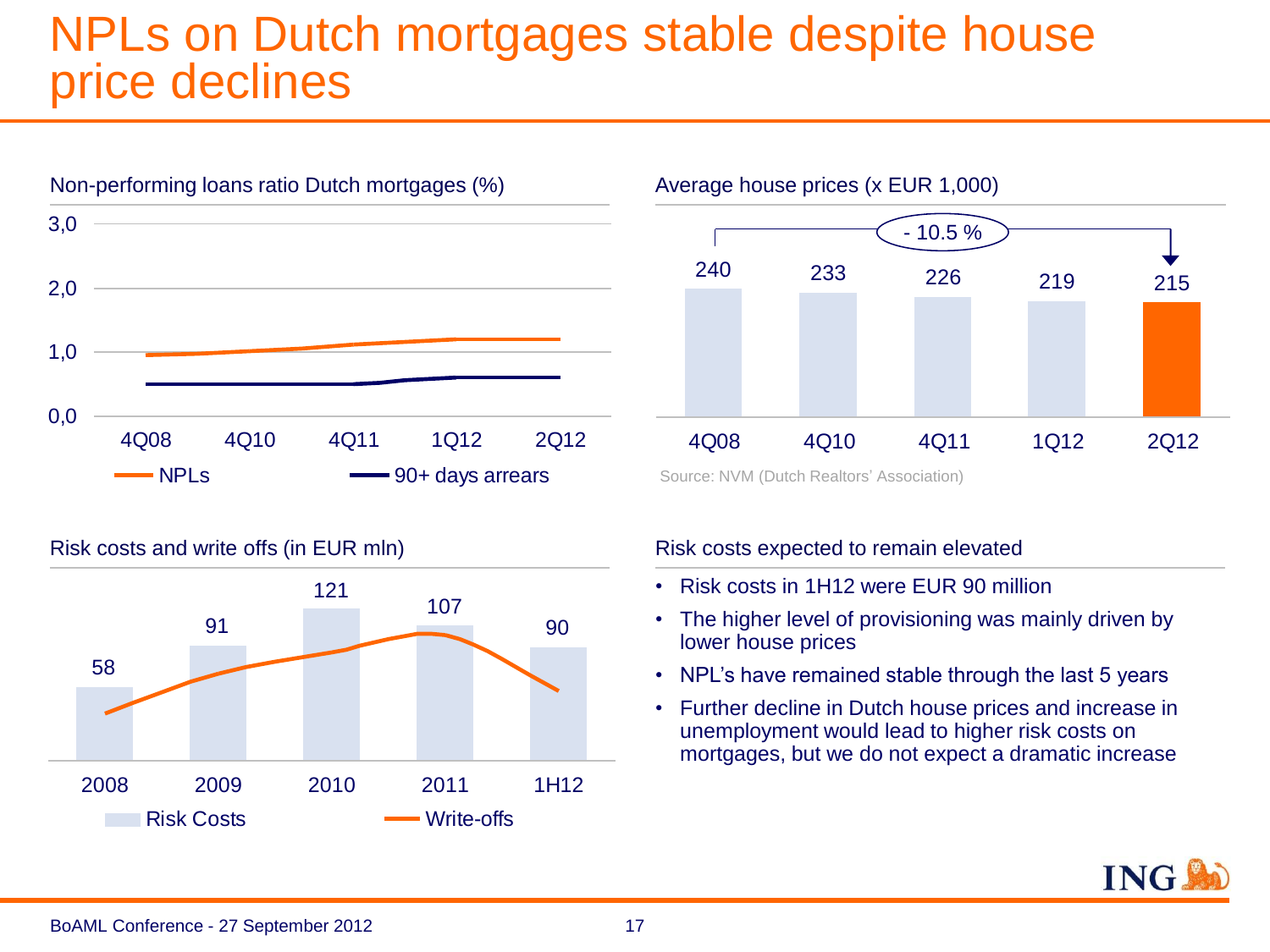# Delivering on Ambition 2015

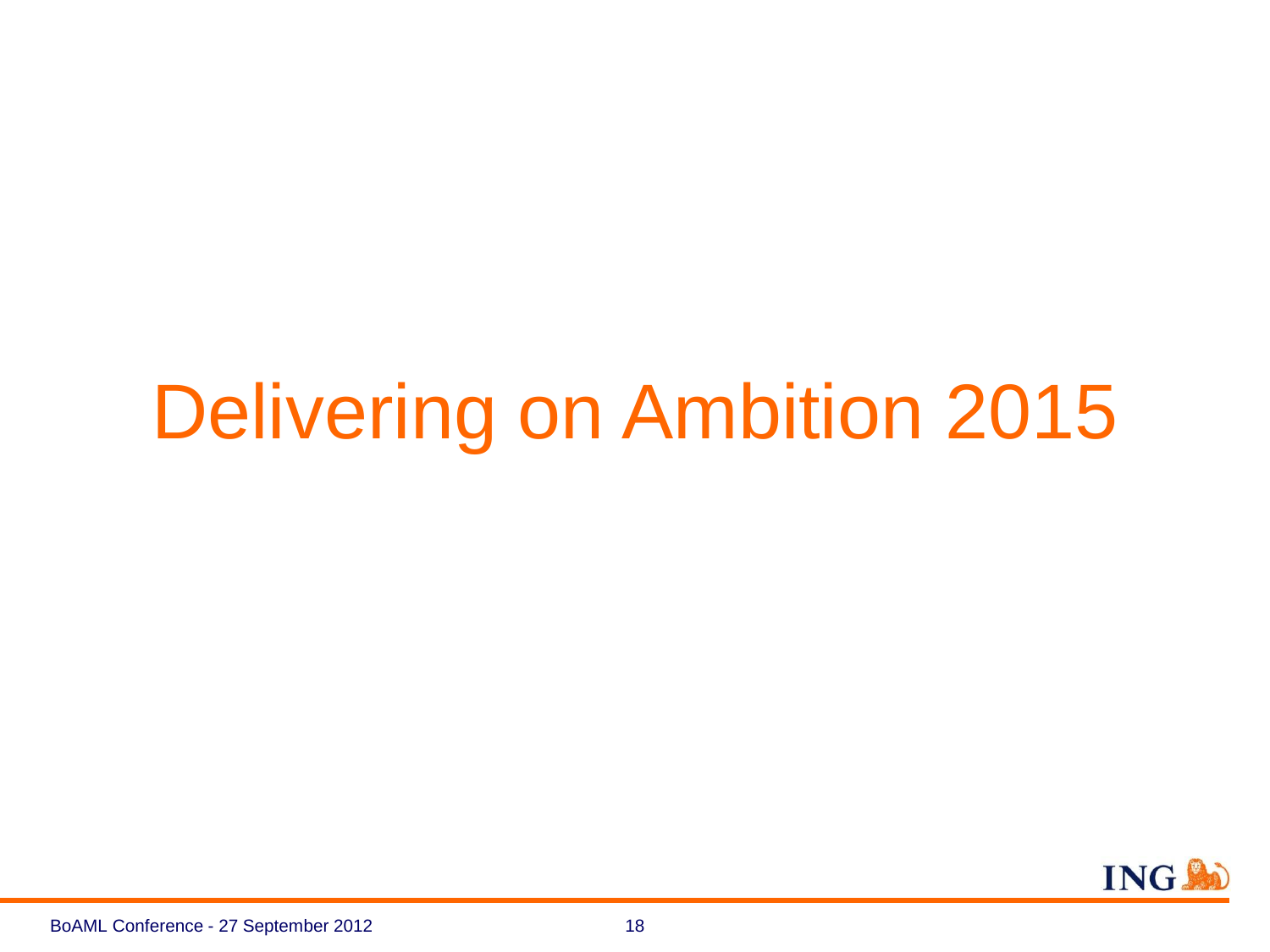# ING Bank is making progress on Ambition 2015

|               |                                                       | 2Q/30 June 2012       |                 |
|---------------|-------------------------------------------------------|-----------------------|-----------------|
| <b>Assets</b> | • Balance sheet to remain stable at ~EUR 900 billion  | <b>EUR 900 bln</b>    | $\triangledown$ |
|               | Core Tier 1 • At least ≥10% under Basel III           | $10.7\%$ <sup>*</sup> | $\triangledown$ |
| Leverage      | • Leverage to decline below 25 (Basel III)            | 27                    |                 |
| <b>LtD</b>    | • Loan to Deposit ratio to decline to below 1.10      | 1.15                  |                 |
| <b>LCR</b>    | • Liquidity coverage ratio >100% in 2015              | $>100\%$              | $\triangledown$ |
| NIM/assets •  | Re-pricing, deleveraging to improve NIM (140-145 bps) | $126$ bps             |                 |
| C/I           | • Cost/income ratio to decline to 50-53% in 2015      | 58.4%                 |                 |
| <b>RoE</b>    | • Return on Equity of 10-13% over the cycle           | 8.2%                  |                 |

\* Proforma including sale ING Direct Canada and Capital One stake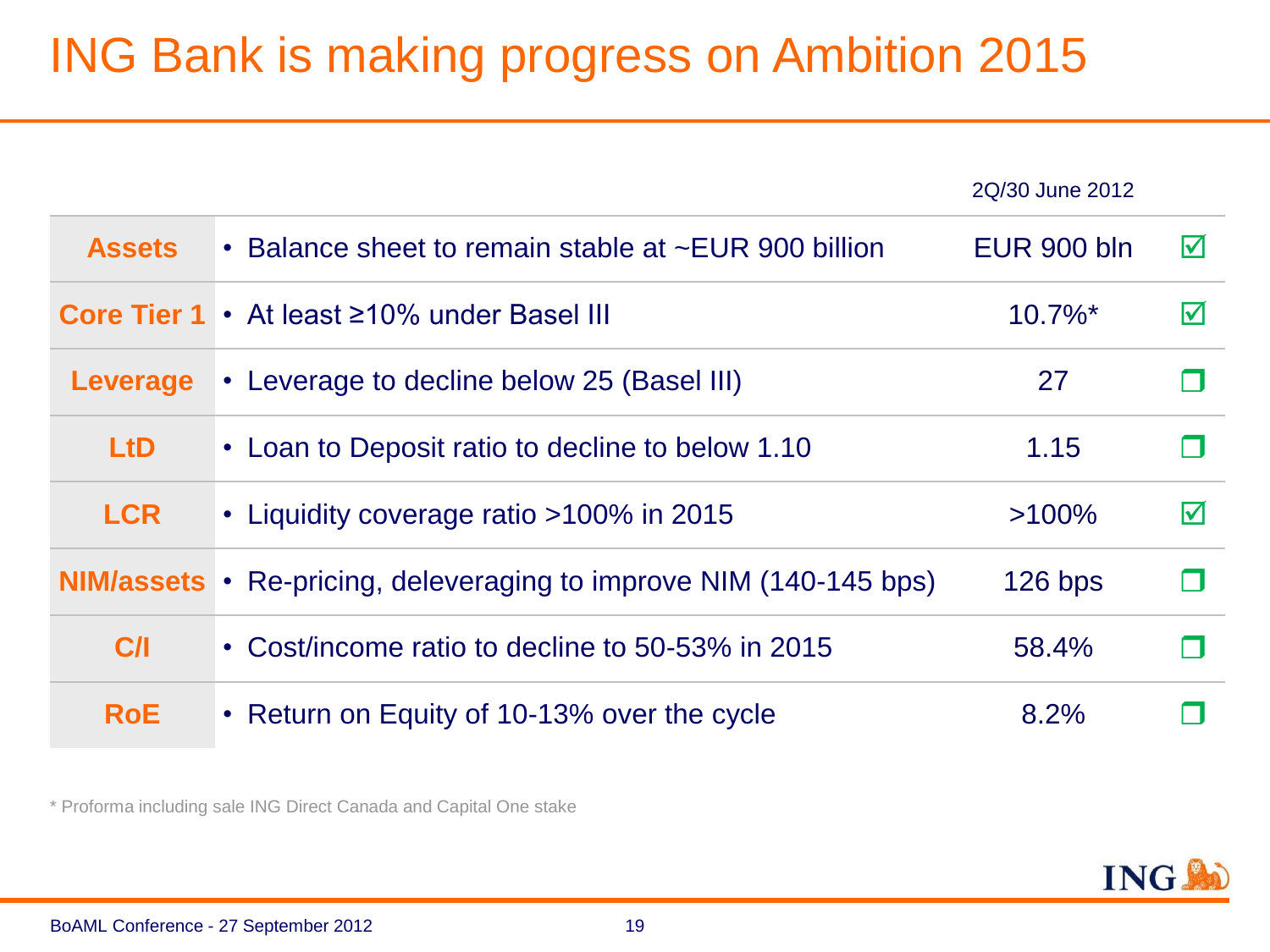## Bank B/S reduced to EUR 900 bln through optimisation



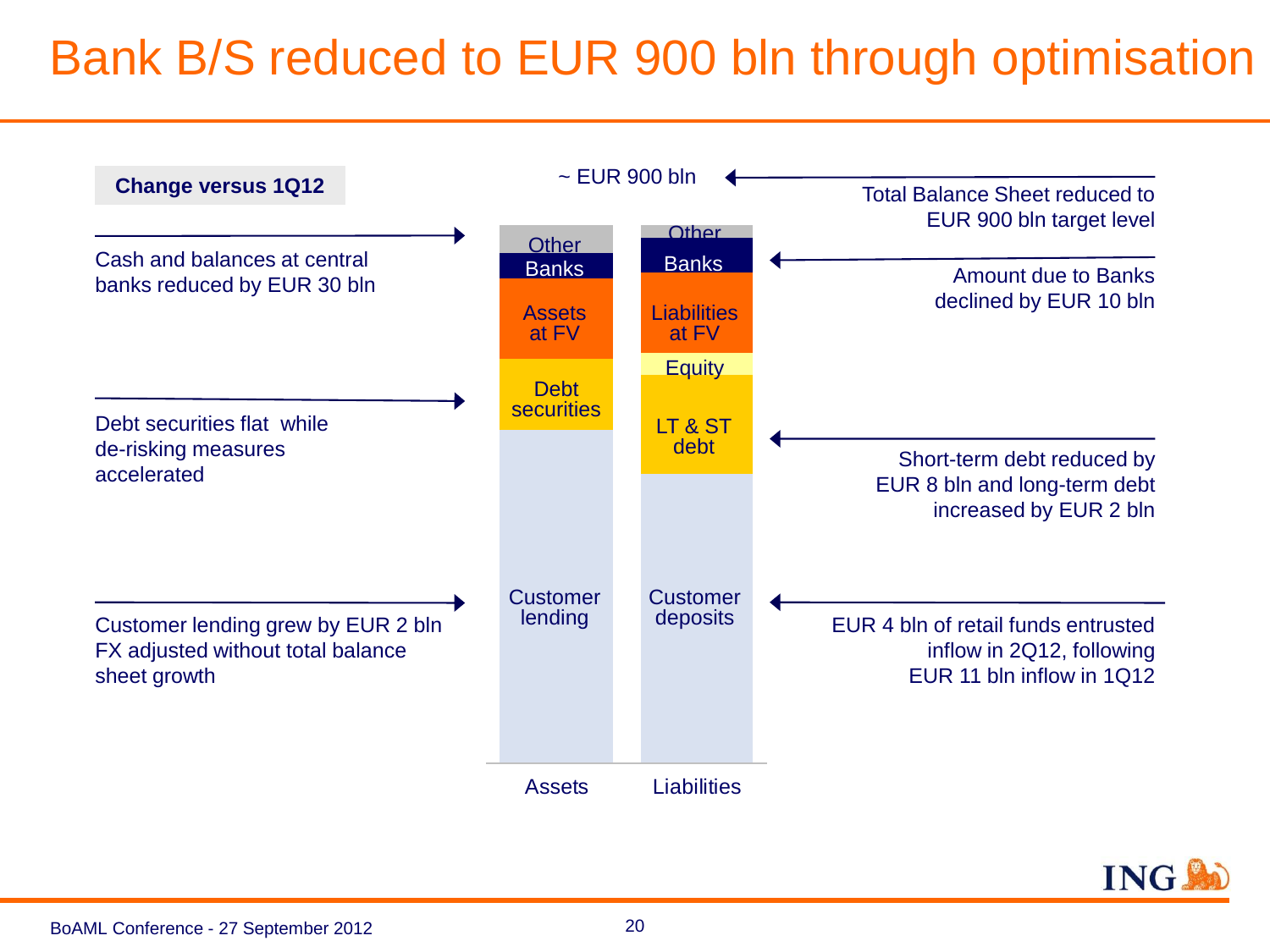### EUR 31.0 bln Balance Sheet integration completed



#### Recent initiatives

- EUR 2.4 bln achieved in 2Q12 through transfer of EUR 1.7 bln of Real Estate Finance assets and EUR 0.7 bln of Commercial Banking lending assets from NL legal entity to funding rich entities
- EUR 3.5 bln achieved in July through transfer of EUR 1.9 bln securitised Dutch mortgages, EUR 0.2 bln of CB lending assets and EUR 1.4 bln of Lease assets from NL legal entity to other countries
- Pipeline remainder of 2012: EUR 3.0 bln
- Further potential being investigated

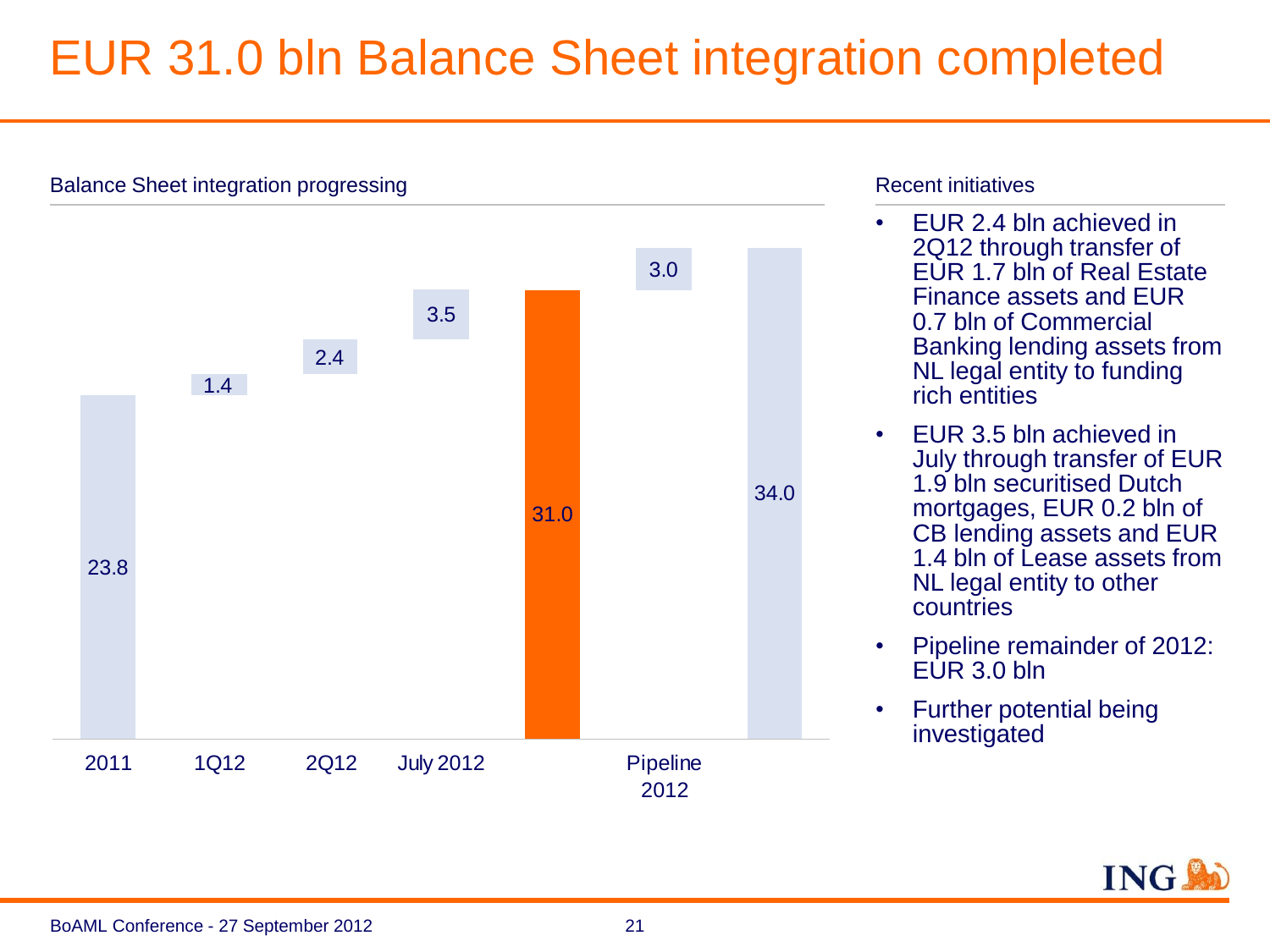### Lending margins maintained despite higher funding costs



- Net interest result (in EUR mln)
- ING Bank (based on avg Balance Sheet)
- Lending (based on avg Client Balances)
- PCM/Savings&Deposits (based on avg Client Balances)
- Net interest result declining by 3% reflecting pressure on savings margins due to derisking and low interest rates
- NIM shows larger decline due to average B/S extension

Funding costs priced through in lending (in bps)



remained stable while pricing in higher funding costs

01/10 07/10 01/11 07/11 01/12 07/12

$$
-3 \text{ yr} \longrightarrow 5 \text{ yr} \longrightarrow 10 \text{ yr}
$$

Balance Sheet (in EUR bln)



NIM impacted by higher average B/S in Q2, despite decline by quarter end

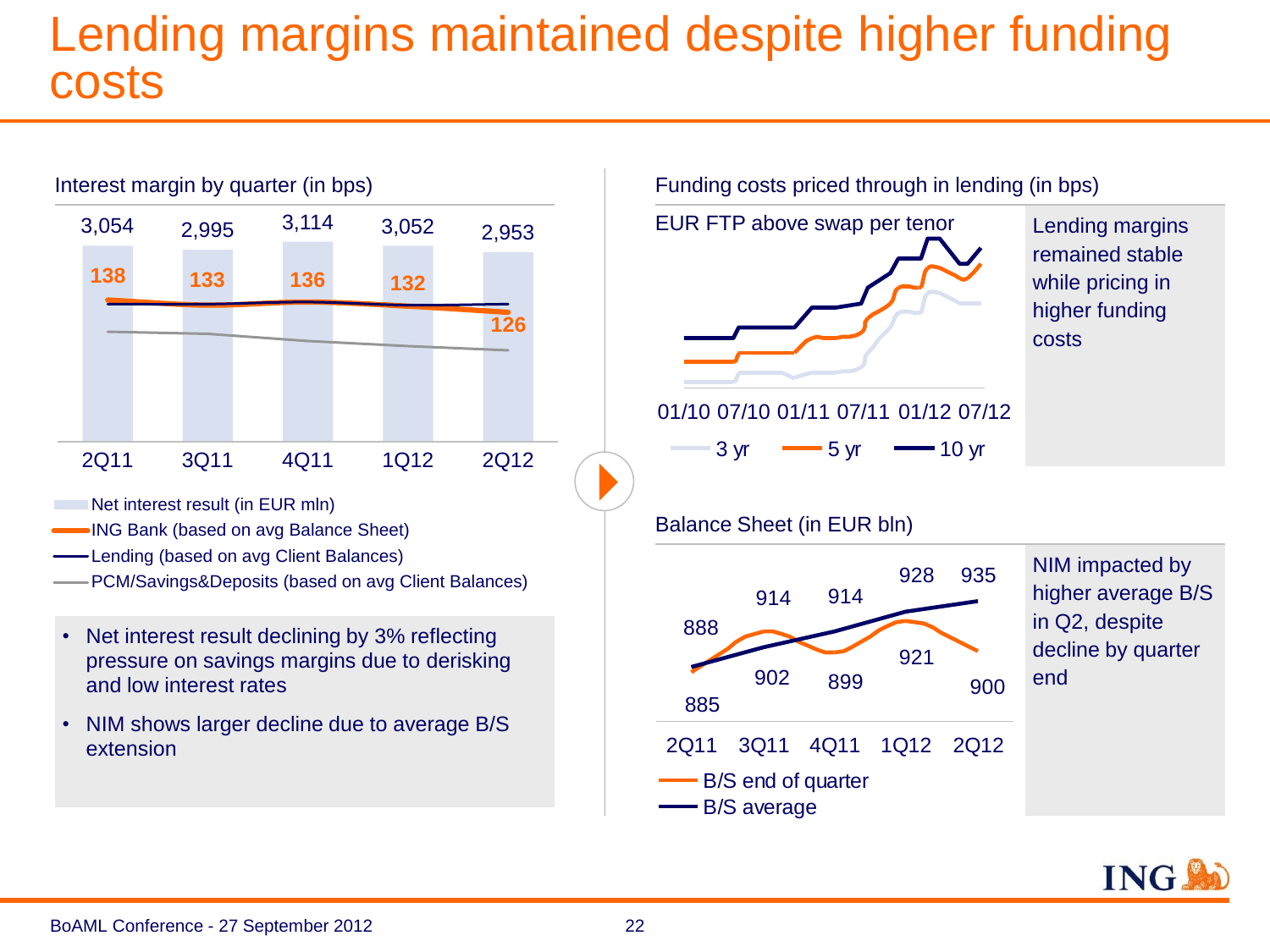# Operating expenses are trending down….



- Cost control stepped up as income comes under pressure
- Operating expenses declined 3.6% versus 1Q12, mainly due to lower performance-related personnel expenses and EUR 38 mln reimbursement from old DGS in Belgium
- Cost/income ratio adjusted for market impacts & CVA/DVA rose to 56.2%

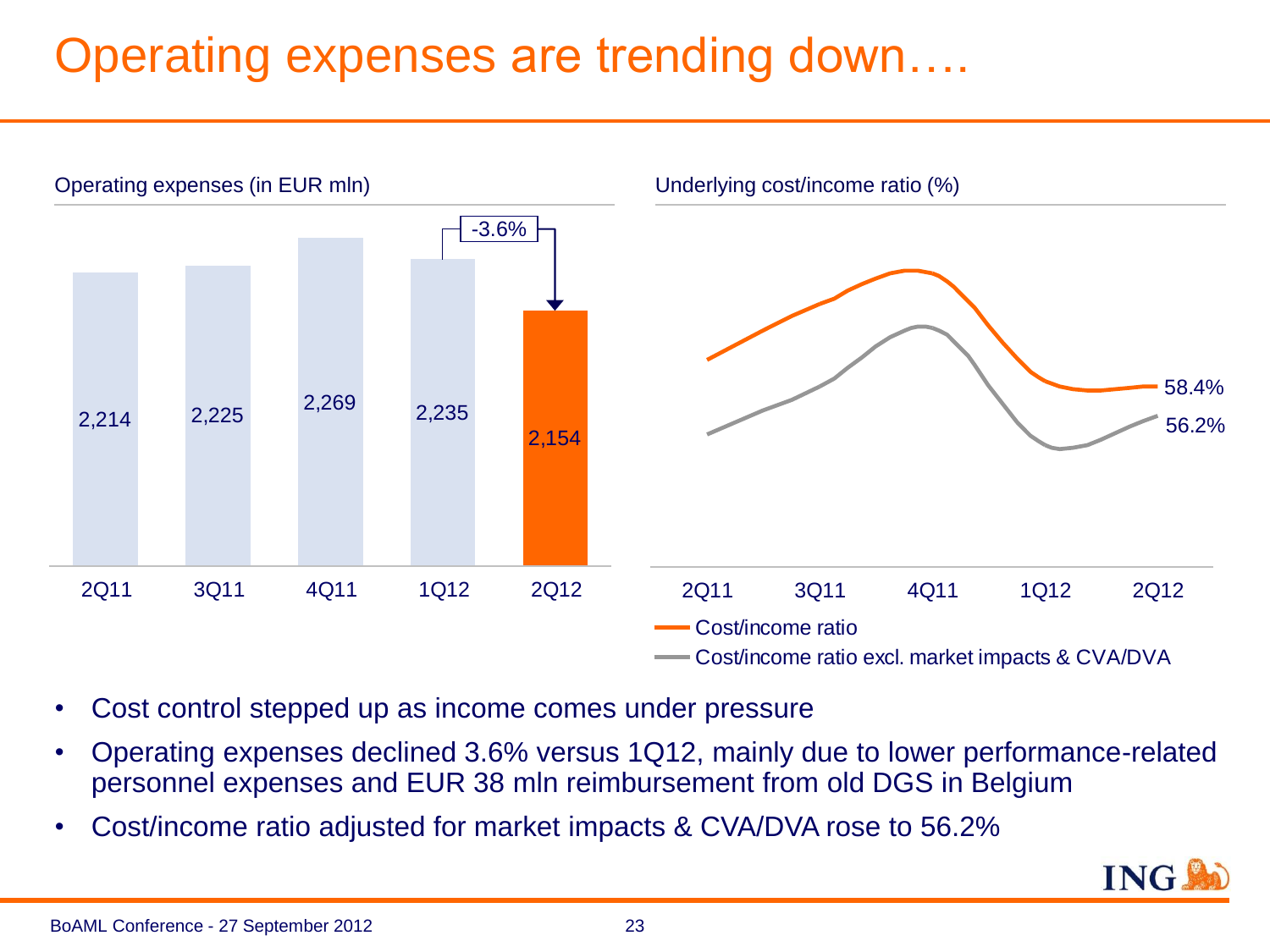### Cost reduction plan Retail Netherlands is on track



#### Efficiency in the Netherlands

- ING Retail NL has reduced expenses by 13.4% in the past 3 years
- Weakening economic environment, more stringent regulatory requirements and changing customer expectations are putting pressure on volumes & margins
- In addition, a Bank Tax is being introduced in the Netherlands in Q4 with an estimated impact of EUR 220 million for ING

#### Cost reduction programme announced in November 2011 (in EUR mln)

|                       |        | 2011 2012 2013 2014 2015 |            |       |      |
|-----------------------|--------|--------------------------|------------|-------|------|
| Cost savings          |        |                          | 75 215 330 |       | -330 |
| Non-recurring costs   | 235    |                          | 75 105     | 40    |      |
| <b>Total benefits</b> | $-235$ |                          | 110        | - 290 | 330  |

#### Cost base being further reduced

- A cost reduction programme was introduced in November 2011, which is expected to lead to total annual cost savings of EUR 330 million by 2014 and an FTE reduction of 2,700
- IT investments being made to offer better service to our customers, further improve processes, reduce complexity and streamline workflows
- Reduce costs while delivering faster, more accurate service

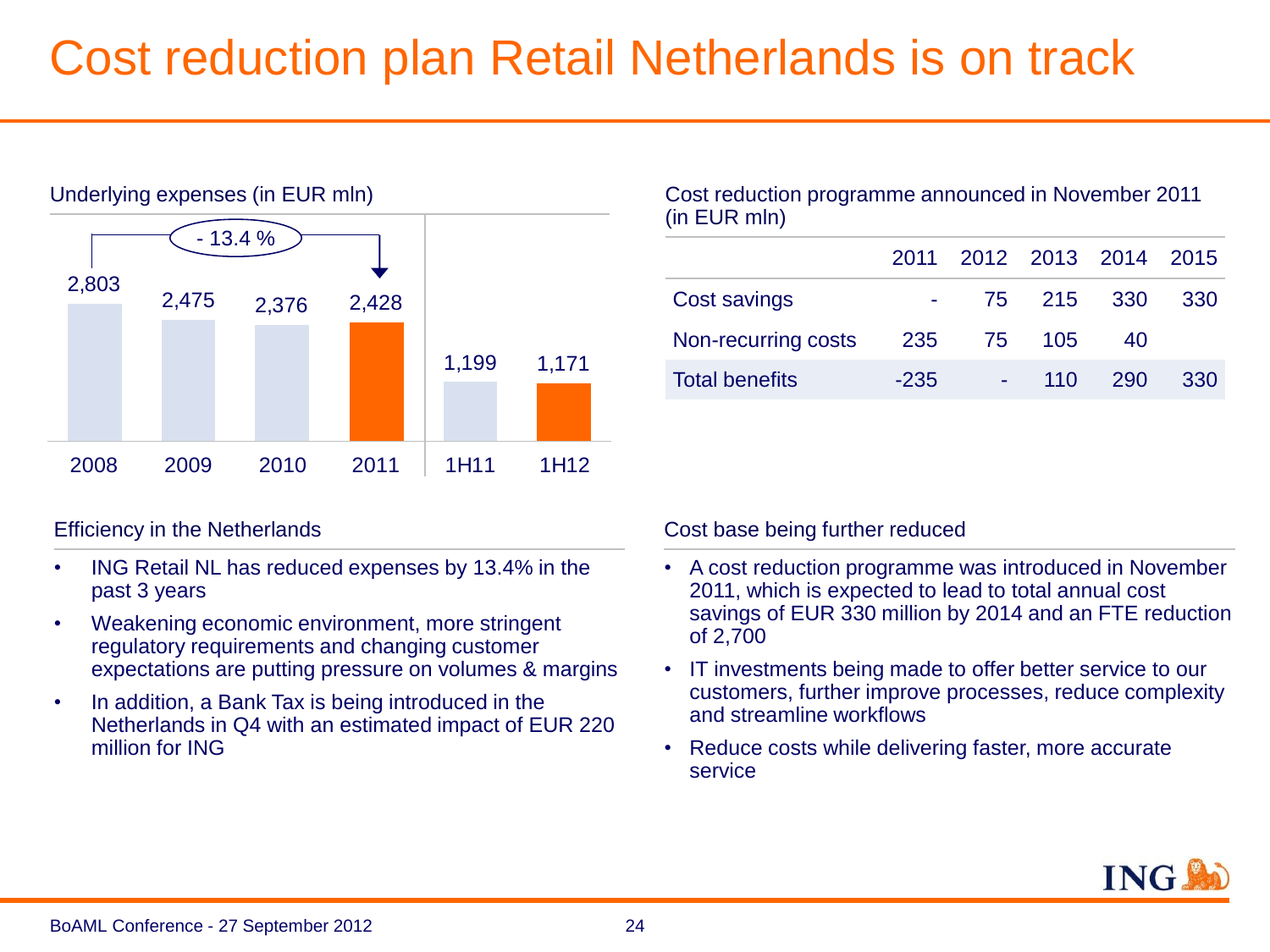## …and we are determined to reach C/I target by 2015





#### **Structural improvements are needed to reach long-term cost target**

- We are striving to offset rising costs to reach a cost/income ratio of 50-53% by 2015
- Cost reduction plans announced in the Netherlands will deliver EUR 330 mln in annual savings
- Procurement initiatives are expected to save EUR 300 mln per year by 2015
- Further structural efficiency improvements in processes and investments in IT will be needed to reach the long-term cost/income ratio target of 50%

• Regulatory impacts include estimated Dutch Bank Tax and DGS

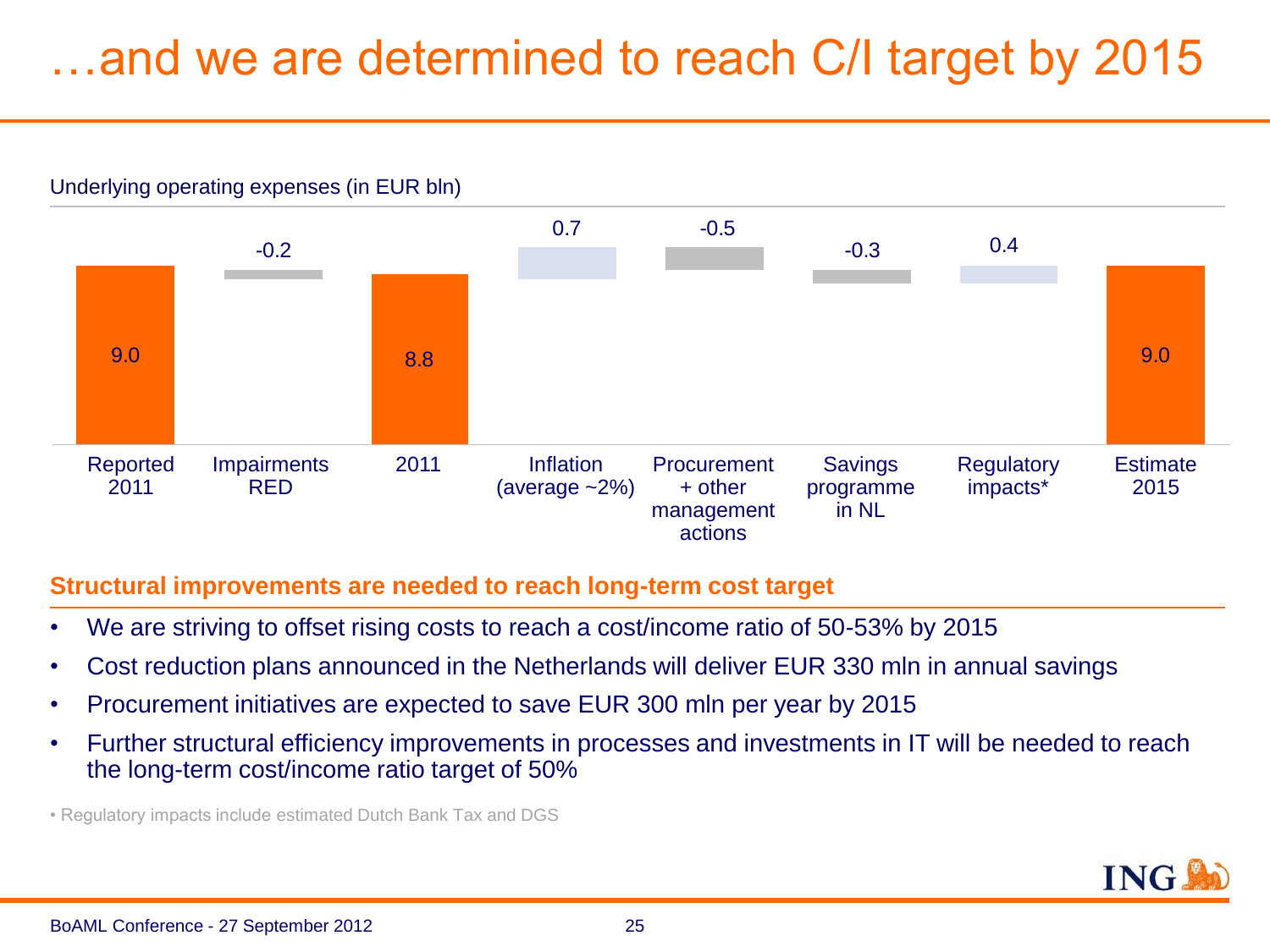### ING is a leader in innovative distribution



#### BoAML Conference - 27 September 2012 26

2,543

7,609

Market **ING** 

**ING**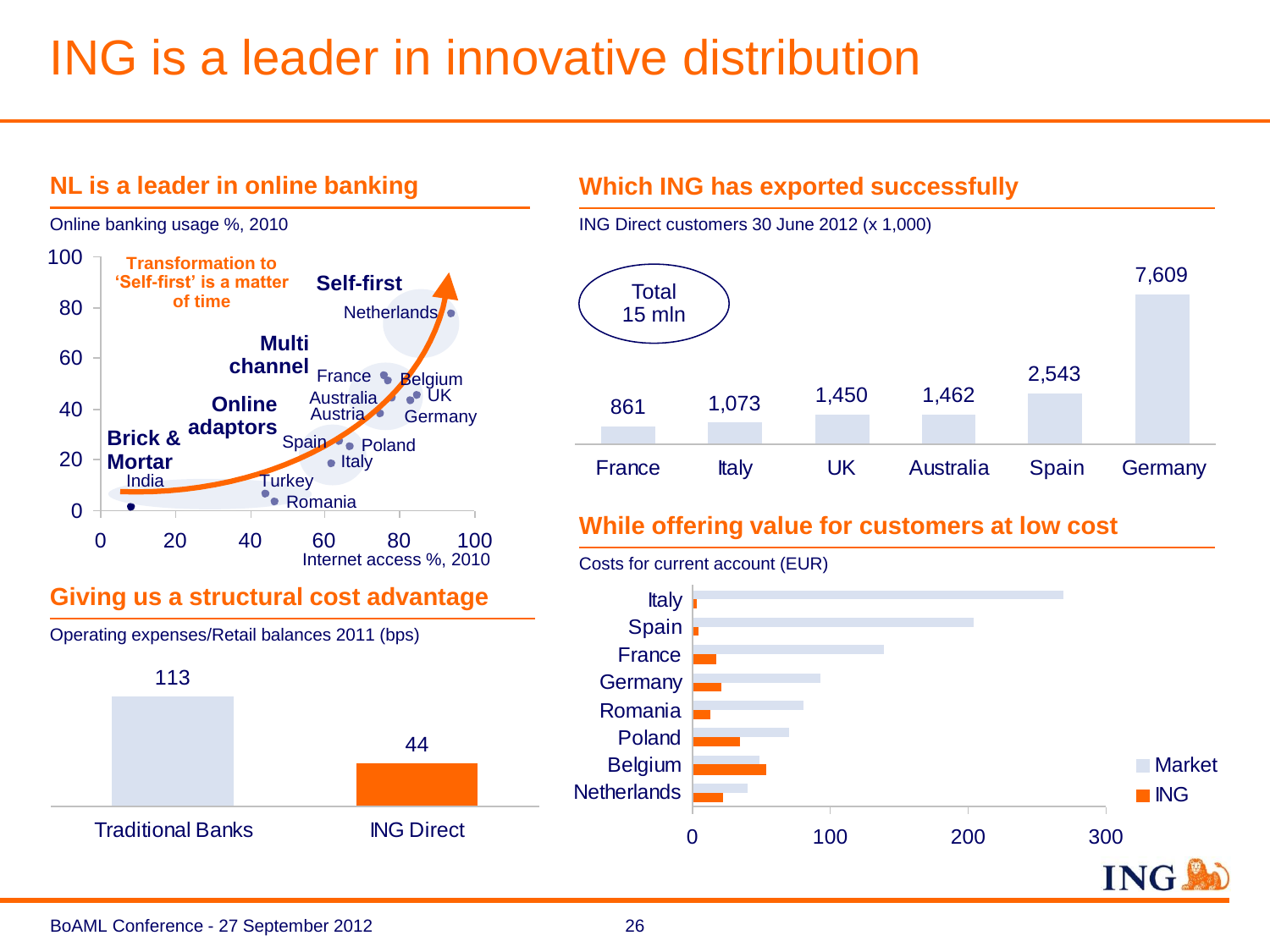### We can deliver competitive ROE with low risk profile

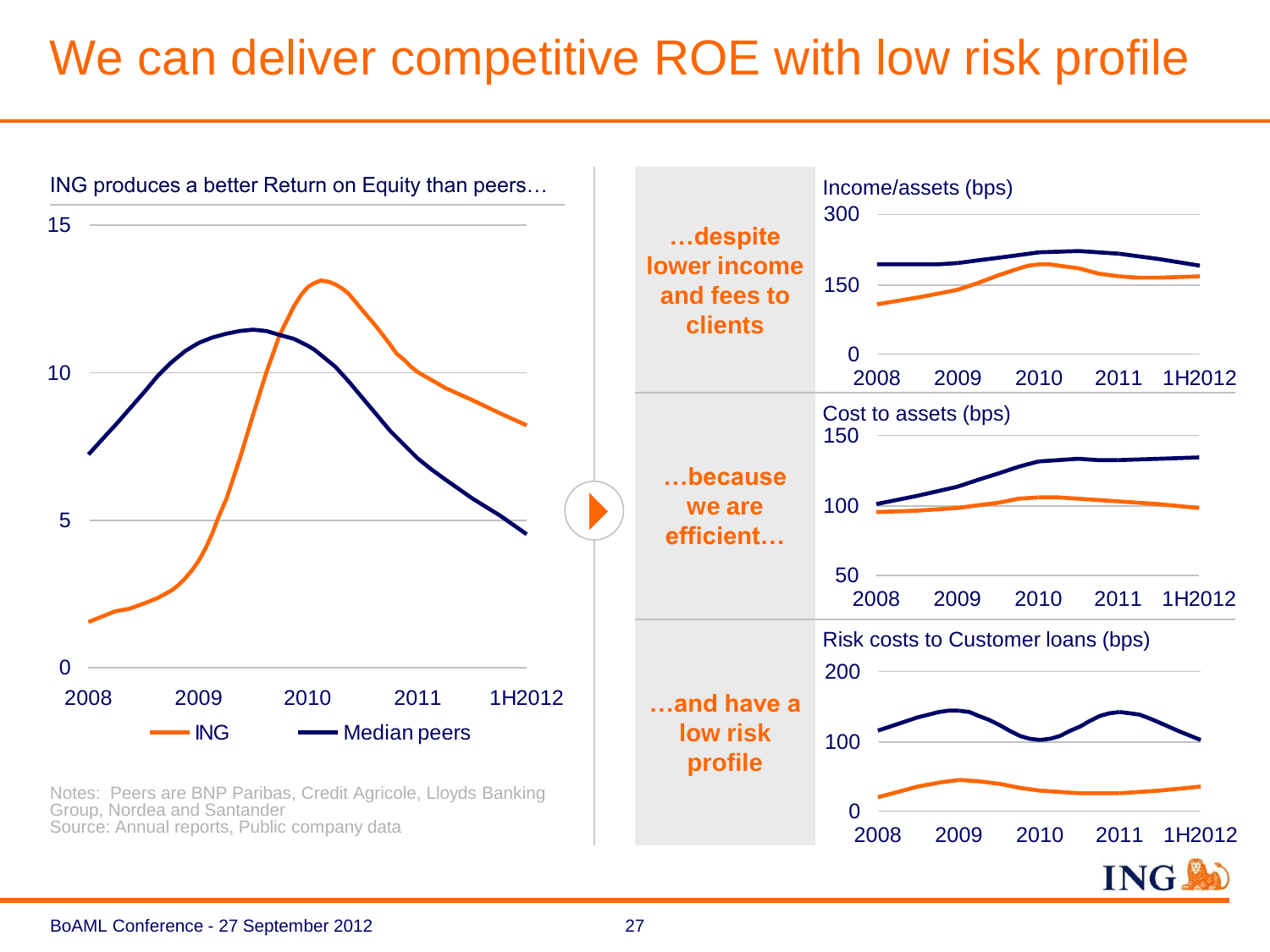### Optimised balance sheet should result in ROE of 10- 13% under Basel III by 2015



**ING!**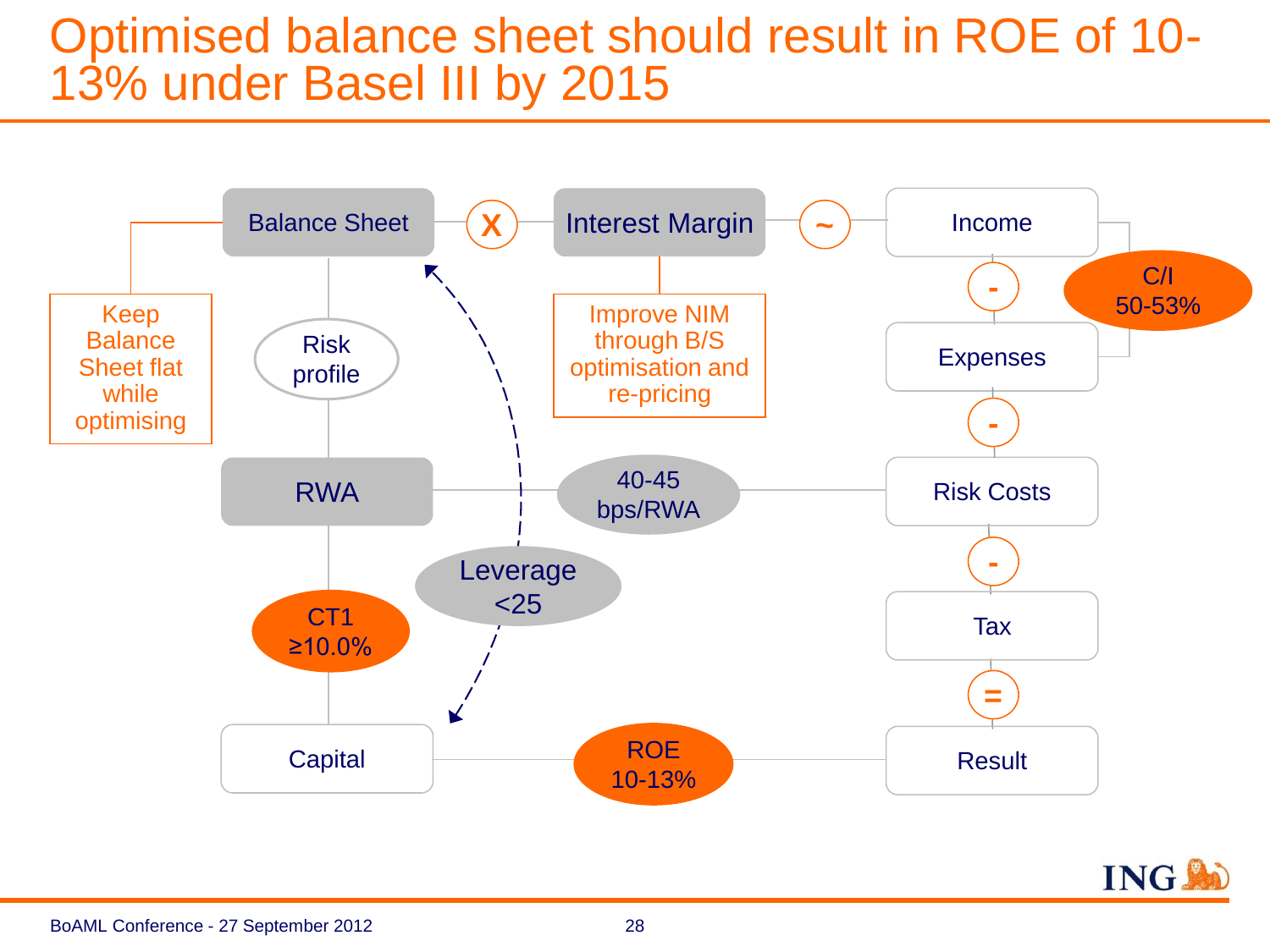- ING Group is making good progress on EC restructuring
- Solid performance in challenging environment in 2Q2012
- ING Bank is delivering on Ambition 2015